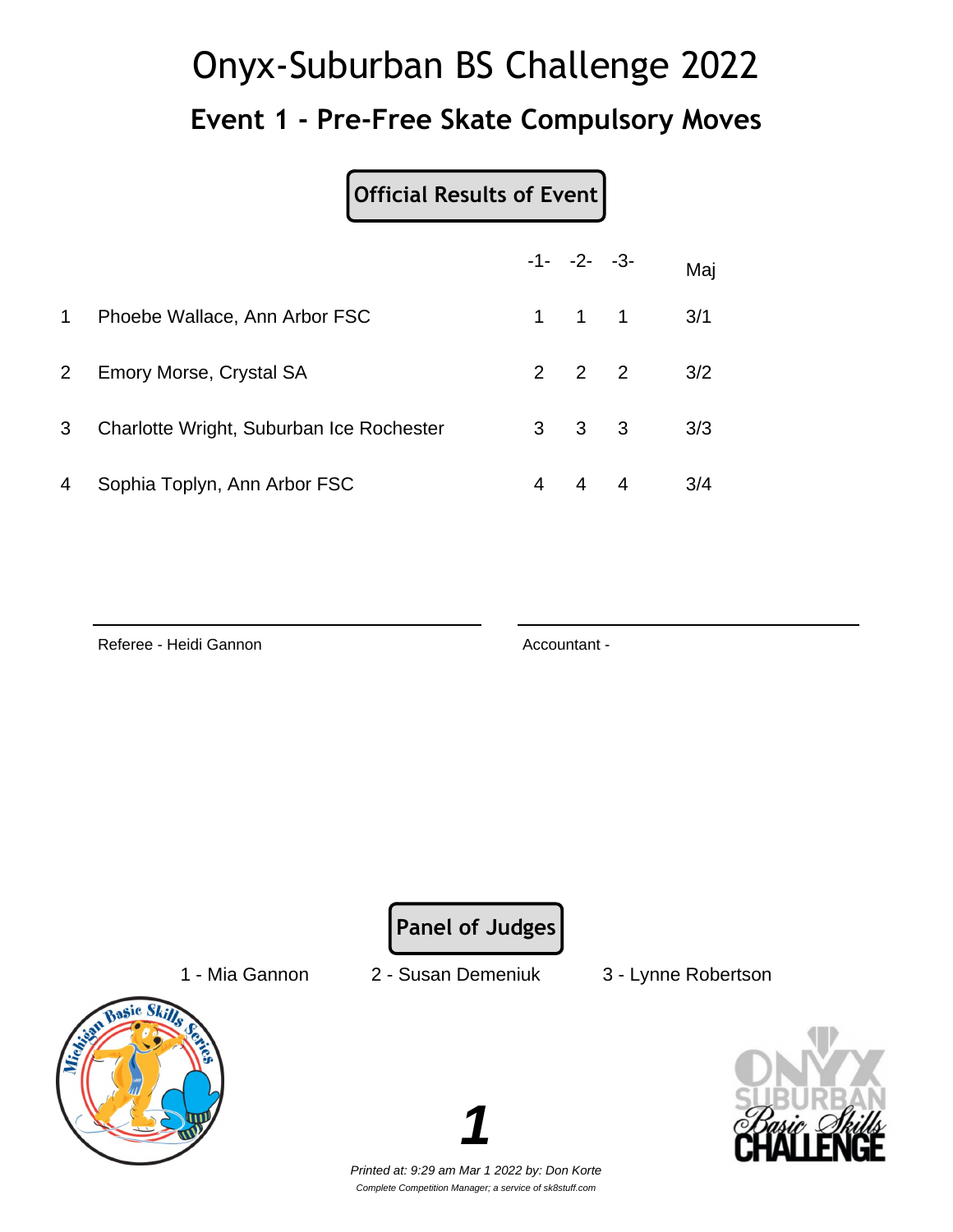# Onyx-Suburban BS Challenge 2022 **Event 2 - Excel Beginner Compulsory Moves**

#### **Official Results of Event**

|             |                                      |   | $-1 - -2 - -3$      |                | Maj |
|-------------|--------------------------------------|---|---------------------|----------------|-----|
| $\mathbf 1$ | Gabrielle McNamara, Onyx-suburban SA |   | $1 \quad 1 \quad 1$ |                | 3/1 |
| $2^{\circ}$ | Madelyn Russell, Onyx-suburban SA    |   | $2 \quad 2 \quad 2$ |                | 3/2 |
| 3           | Ella Woolman, Port Huron FSC         |   | $3 \quad 3 \quad 5$ |                | 2/3 |
| 4           | Madeline Walczak, Crystal SA         |   | $4 \quad 4 \quad 3$ |                | 3/4 |
| 5           | Aubrey Schrade, Onyx-suburban SA     | 5 | 5                   | $\overline{4}$ | 3/5 |

Referee - Brenda Willhite **Accountant - Accountant -**

**Panel of Judges**

1 - Susan Pope 2 - Samantha Schneider 3 - Ally Taylor



**2**

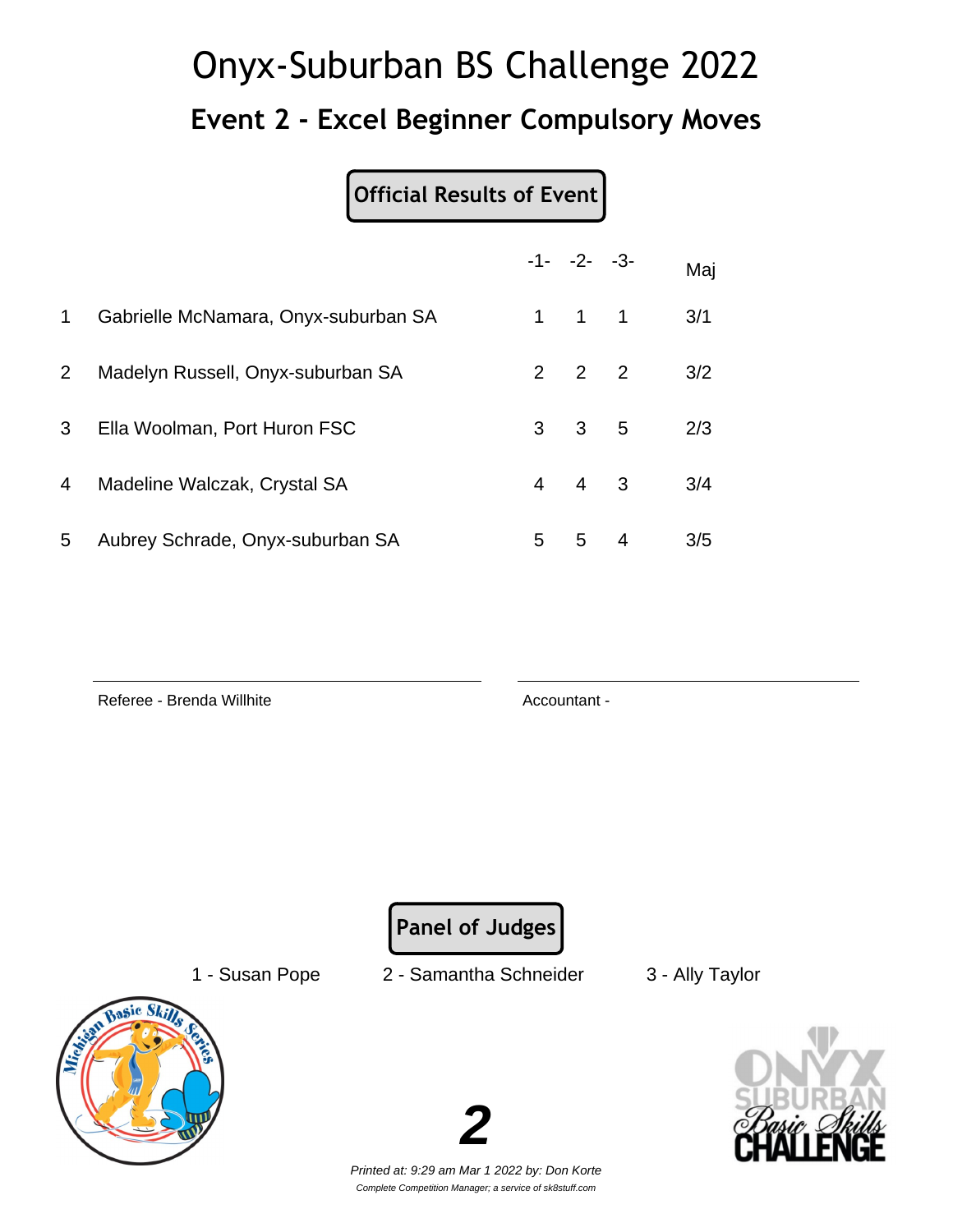# Onyx-Suburban BS Challenge 2022 **Event 3 - Excel Preliminary Compulsory Moves**

|                            | $-1 - -2 - -3$ |       | Maj |
|----------------------------|----------------|-------|-----|
| 1 Emily Odglen, Crystal SA |                | 1 1 1 | 3/1 |

Referee - Heidi Gannon Accountant -

**Panel of Judges**

- 
- Basic Ski





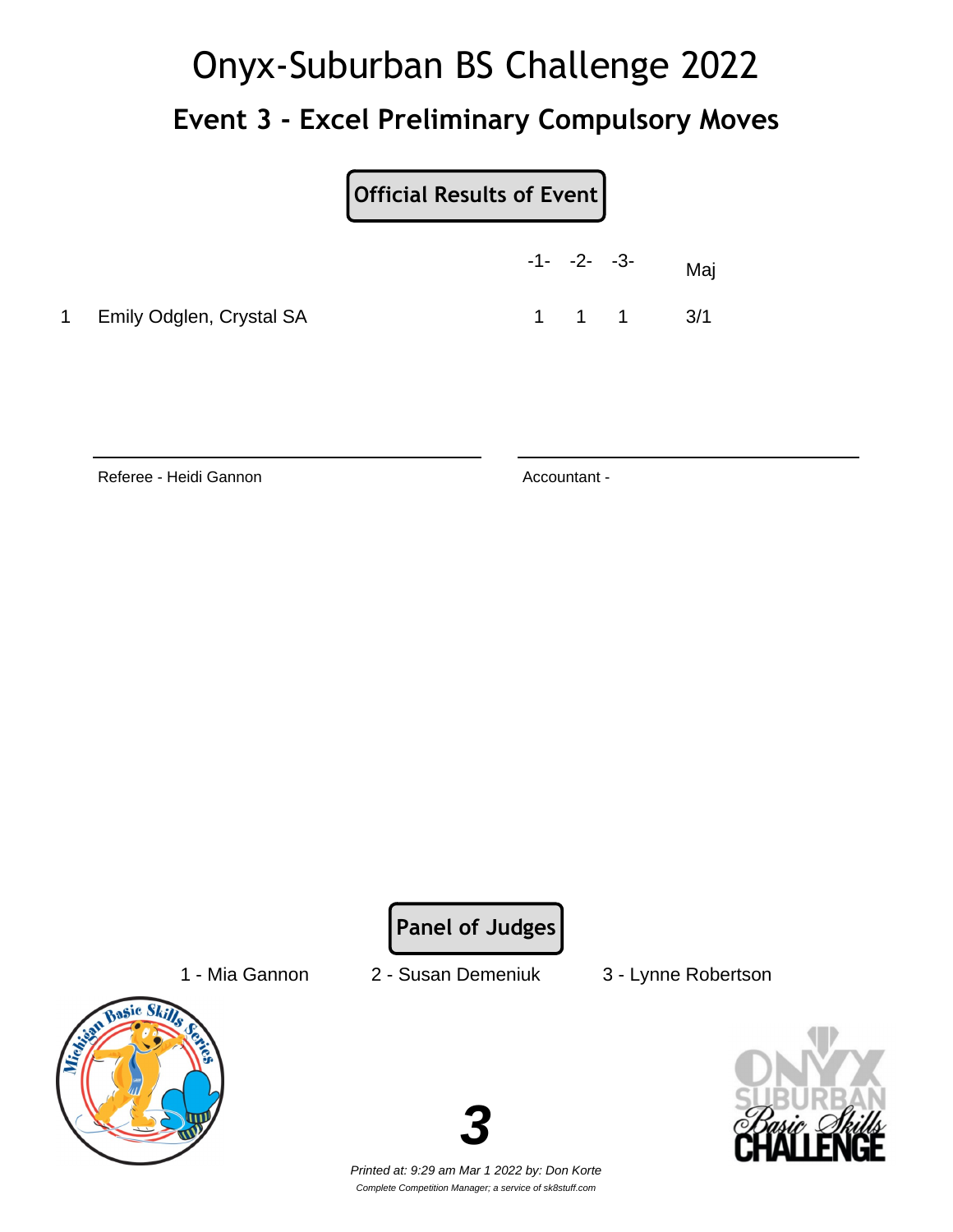### **Event 4 - Preliminary Compulsory Moves**

| <b>Official Results of Event</b> |  |
|----------------------------------|--|
|----------------------------------|--|

|           |                             | $-1 - -2 - -3$ |       | Maj |
|-----------|-----------------------------|----------------|-------|-----|
| $1 \quad$ | Madison Yuschak, Crystal SA |                | 1 1 1 | 3/1 |

Referee - Heidi Gannon Accountant -

**Panel of Judges**

- 1 Mia Gannon 2 Susan Demeniuk 3 Lynne Robertson
	-



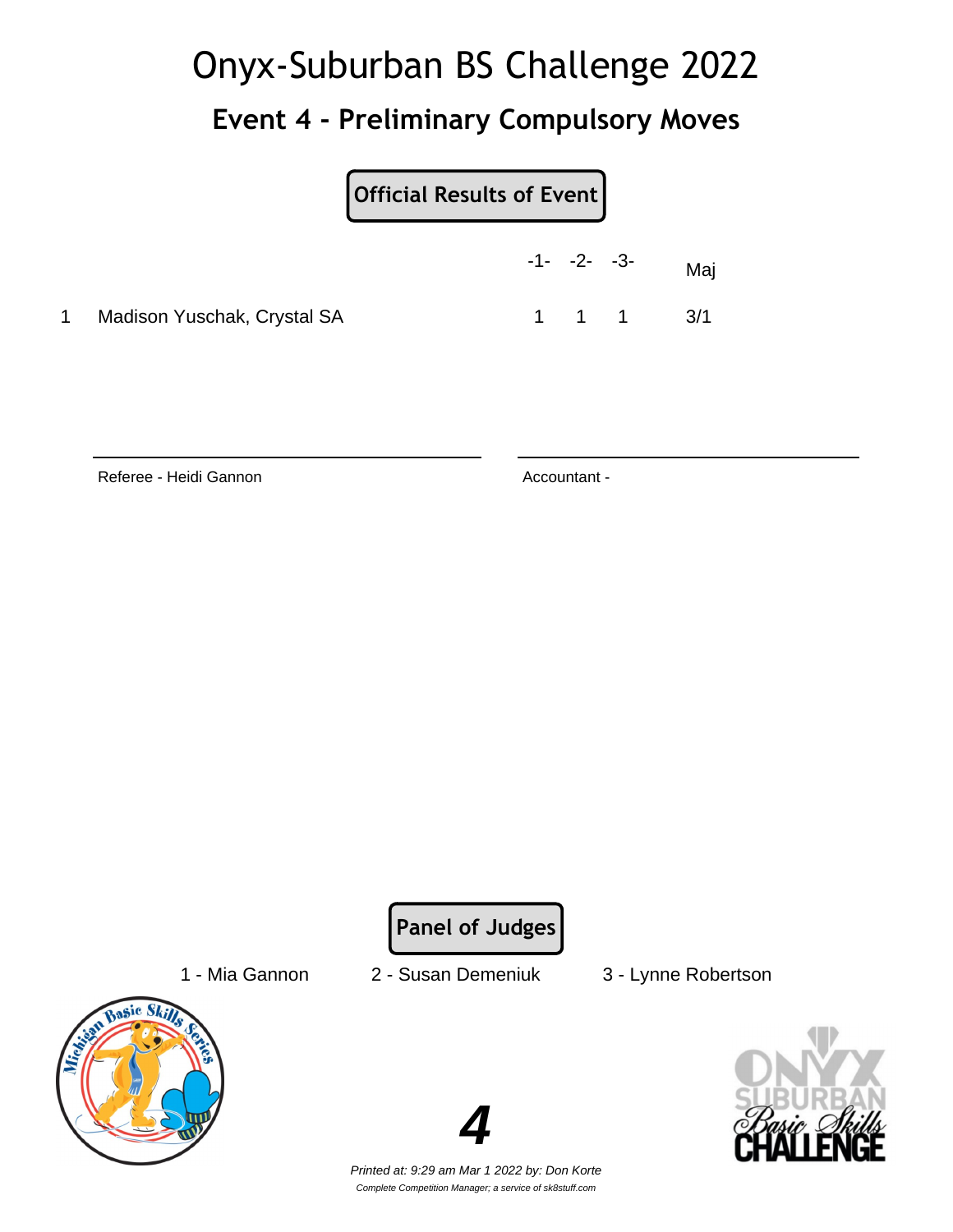# Onyx-Suburban BS Challenge 2022 **Event 5 - Excel High Beginner Compulsory Moves**

### **Official Results of Event**

|                |                                           | $-1 - -2 - -3 -$ |                   | Maj |
|----------------|-------------------------------------------|------------------|-------------------|-----|
|                | 1 Lea Altvater, Findlay Silver Blades FSC |                  | $1 \t3 \t1 \t2/1$ |     |
| $\mathbf{2}$   | Michelle McNamara, Onyx-suburban SA       |                  | 2 1 2 $3/2$       |     |
| 3 <sup>7</sup> | Emmie Freeman, Findlay Silver Blades FSC  | 3 2 3            |                   | 3/3 |

Referee - Brenda Willhite **Accountant - Accountant -**

**Panel of Judges**

1 - Susan Pope 2 - Samantha Schneider 3 - Ally Taylor





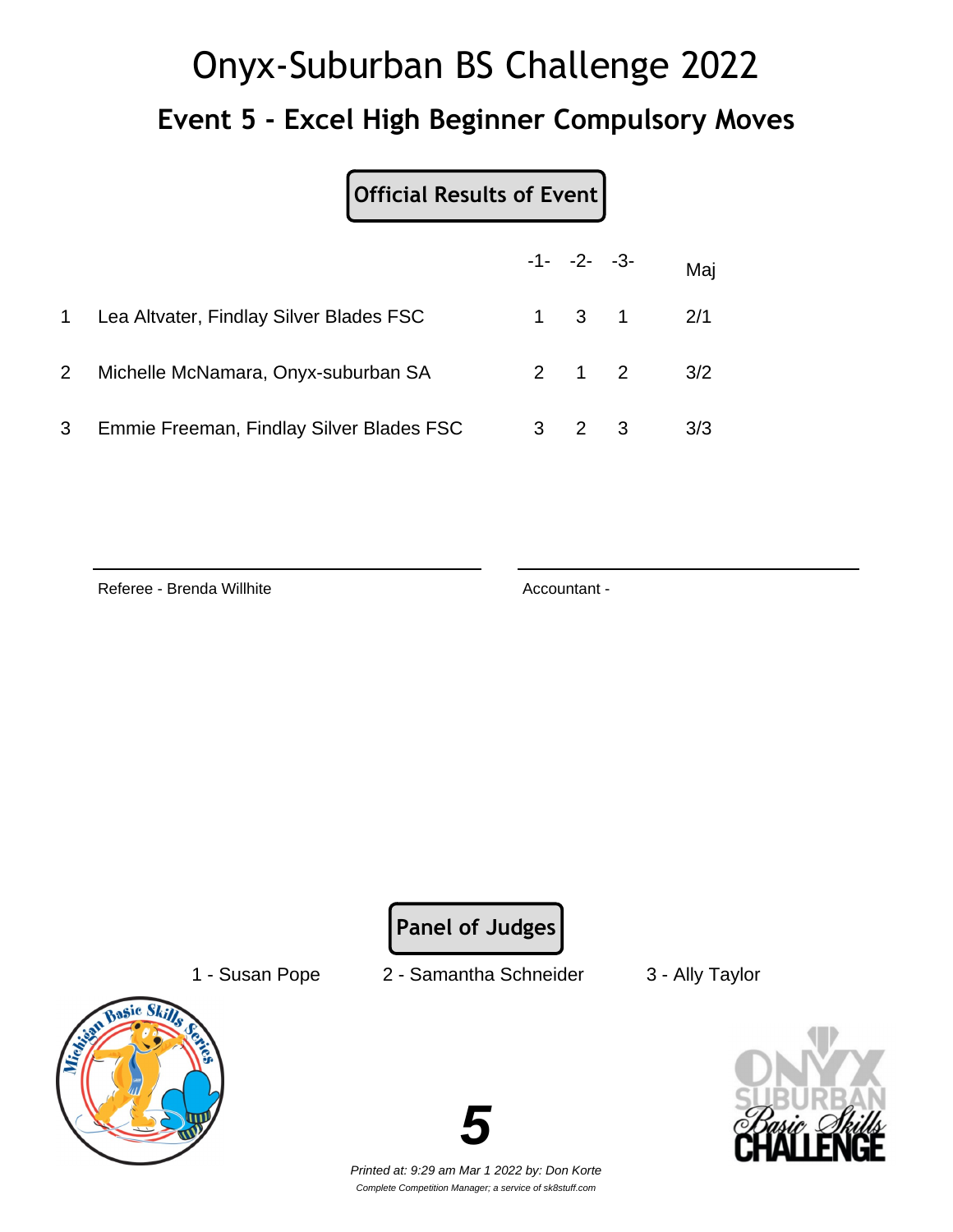# Onyx-Suburban BS Challenge 2022 **Event 6 - Excel PrePreliminary Compulsory Moves Grp A**

### **Official Results of Event**

|                |                                                      |   | $-1 - -2 - -3$      | Maj |
|----------------|------------------------------------------------------|---|---------------------|-----|
|                | 1 Lizzie Wronkowicz, Findlay Silver Blades FSC 1 1 1 |   |                     | 3/1 |
| 2 <sup>1</sup> | Norah Walkenhorst, Suburban Ice Rochester            |   | $2 \quad 2 \quad 2$ | 3/2 |
| 3              | Brooke Buckler, Onyx-suburban SA                     | 3 | 3 <sub>3</sub>      | 3/3 |

Referee - Heidi Gannon Accountant -

**Panel of Judges**

- 
- Basic Ski





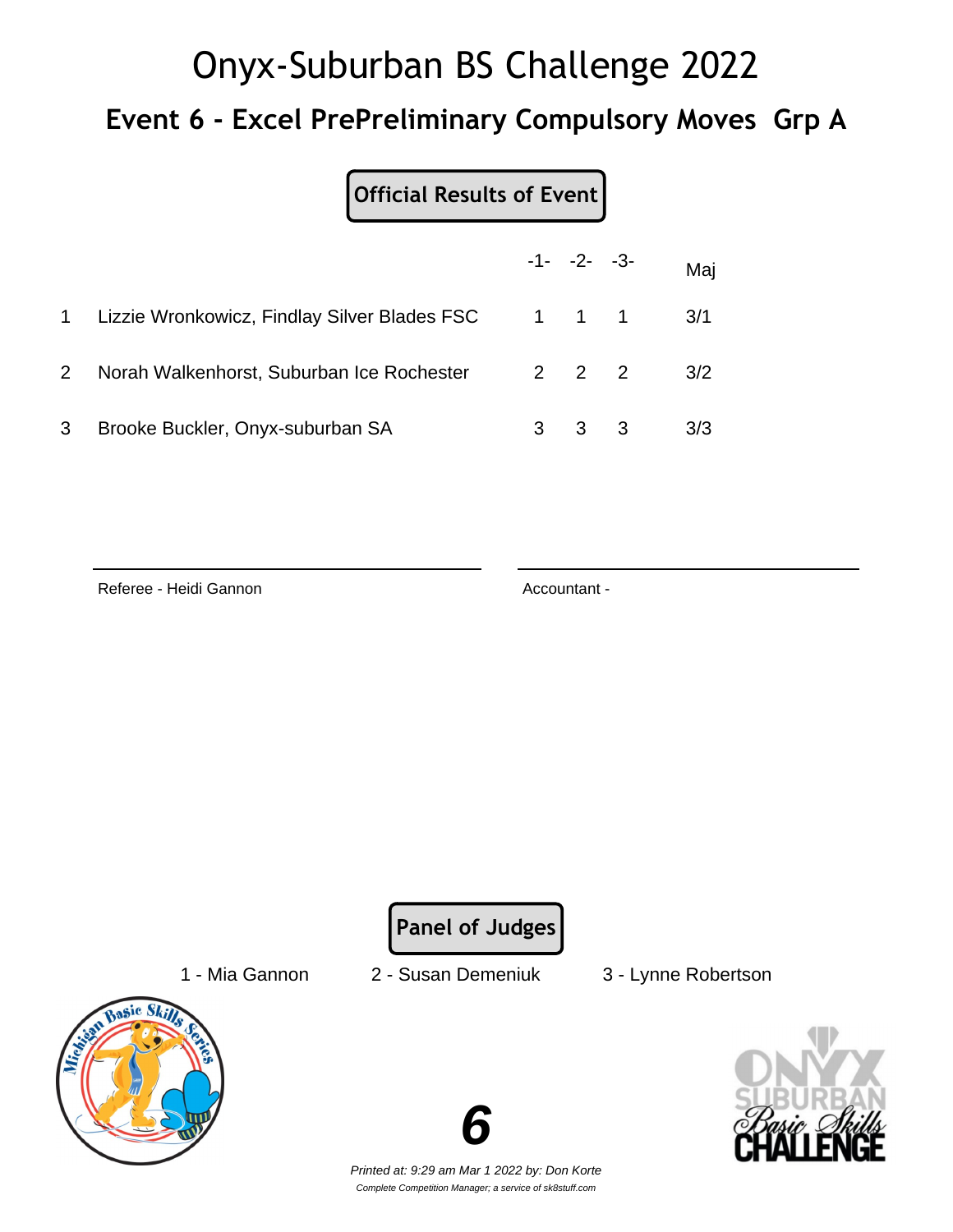# Onyx-Suburban BS Challenge 2022 **Event 7 - Excel PrePreliminary Compulsory Moves Grp B**

|              |                                   | $-1 - -2 - -3$      |                   | Maj |
|--------------|-----------------------------------|---------------------|-------------------|-----|
| $\mathbf{1}$ | Gabby Hill, Onyx-suburban SA      | $2 \quad 1 \quad 2$ |                   | 3/2 |
|              | 2 Lillia Wegner, Onyx-suburban SA | $1 \quad 2 \quad 3$ |                   | 2/2 |
| 3            | Mareena Doan, Port Huron FSC      |                     | $3 \t3 \t1 \t3/3$ |     |

Referee - Brenda Willhite **Accountant - Accountant -**

**Panel of Judges**

1 - Susan Pope 2 - Samantha Schneider 3 - Ally Taylor





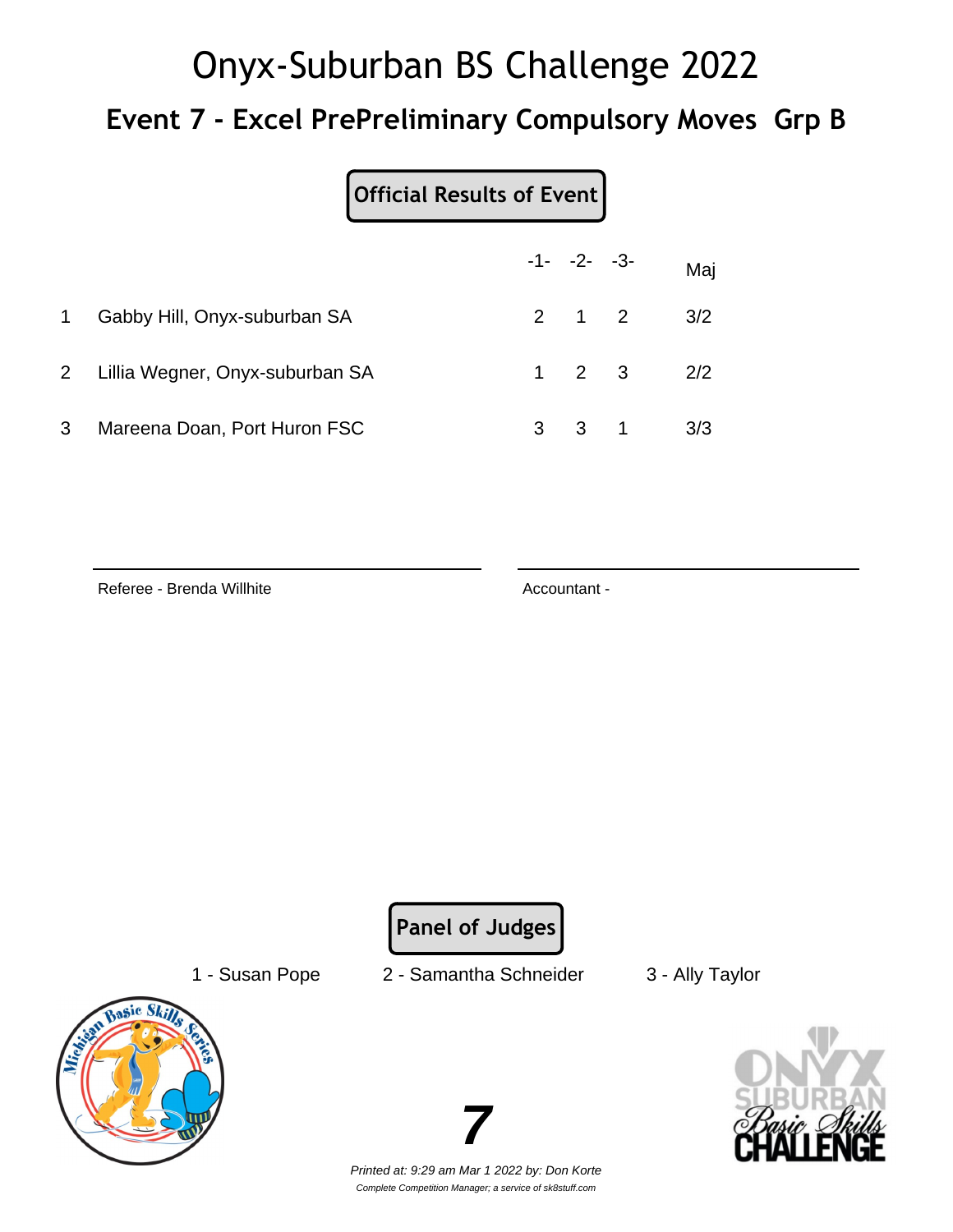### **Event 8 - Basic 3 Elements**

#### **Official Results of Event**

|                       |                                               |   | $-1 - -2 - -3$      |   | Maj |
|-----------------------|-----------------------------------------------|---|---------------------|---|-----|
| $\mathbf 1$           | Corinne Glinz, Suburban Ice Rochester         |   | $2 \quad 1 \quad 1$ |   | 2/1 |
| $\mathbf{2}^{\prime}$ | Lily Williams-bash, Findlay Silver Blades FSC |   | $1 \quad 2 \quad 3$ |   | 2/2 |
| 3                     | Kendall Kadro, FSC of Birmingham MI           |   | $3 \quad 3 \quad 2$ |   | 3/3 |
| 4                     | Bailey Davis, Crystal SA                      |   | $4 \quad 4 \quad 4$ |   | 3/4 |
| 5                     | Reagan Mikolowski, Suburban Ice Rochester     | 4 | 5                   | 5 | 3/5 |

Referee - Heidi Gannon Accountant -

**Panel of Judges**



1 - Mia Gannon 2 - Susan Demeniuk 3 - Lynne Robertson



Printed at: 9:29 am Mar 1 2022 by: Don Korte Complete Competition Manager; a service of sk8stuff.com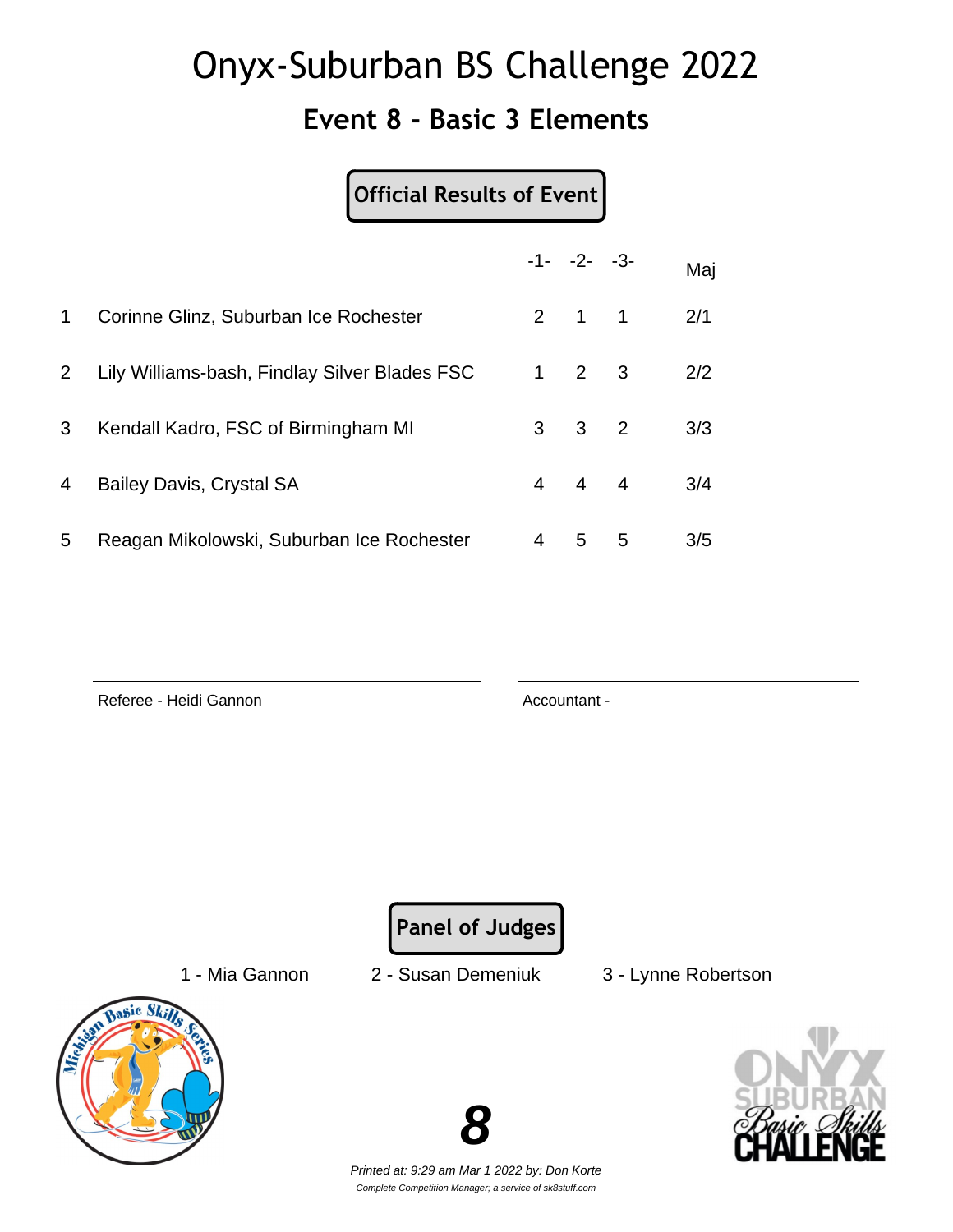### **Event 9 - Basic 6 Elements**

|             | <b>Official Results of Event</b> |                |                     |                |              |
|-------------|----------------------------------|----------------|---------------------|----------------|--------------|
|             |                                  |                | $-1 - -2 - -3$      |                | Maj          |
| $\mathbf 1$ | Monica Wang, Ann Arbor FSC       |                | $5 \quad 1 \quad 1$ |                | 2/1          |
| 2           | Madison Locke, Crystal SA        | $\overline{2}$ | $2 \quad 3$         |                | 2/2          |
| 3           | Brianna Cross, Wyandotte FSC     | 1              | 3 <sup>7</sup>      | $\overline{4}$ | $2/3$ TO $8$ |
| 4           | Charlotte Fuhr, Crystal SA       | 3              | 5 <sub>1</sub>      |                | $2/3$ TO $9$ |
| 5           | Cassidy McKenna, Ann Arbor FSC   | 4              | 4                   | 5              | 2/4          |

Referee - Brenda Willhite **Accountant - Accountant -**

**Panel of Judges**

1 - Susan Pope 2 - Ally Taylor 3 - Samantha Wakefield



Printed at: 9:29 am Mar 1 2022 by: Don Korte Complete Competition Manager; a service of sk8stuff.com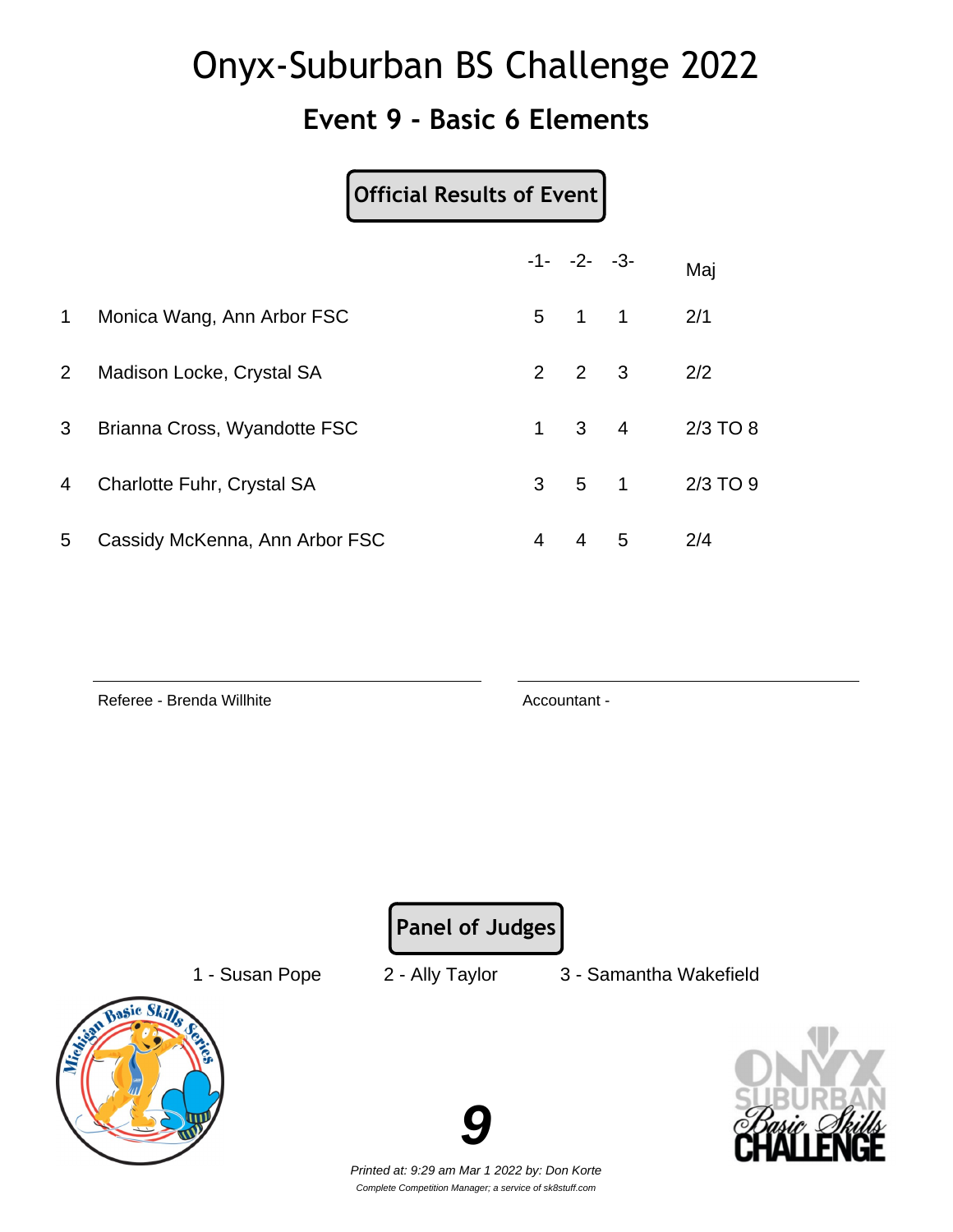### **Event 10 - Basic 5 Elements**

|                                         | Official Results of Event |             |                               |
|-----------------------------------------|---------------------------|-------------|-------------------------------|
|                                         |                           |             | $-1 - -2 - -3 -$ Maj          |
| 1 Lea Jensen, Ann Arbor FSC             |                           |             | $1 \quad 1 \quad 1 \quad 3/1$ |
| Andrial Maxwell, Suburban Ice Rochester |                           | $2 \quad 2$ | 3/2                           |

Referee - Heidi Gannon Accountant -

**Panel of Judges**

1 - Mia Gannon 2 - Susan Demeniuk 3 - Lynne Robertson



**10**

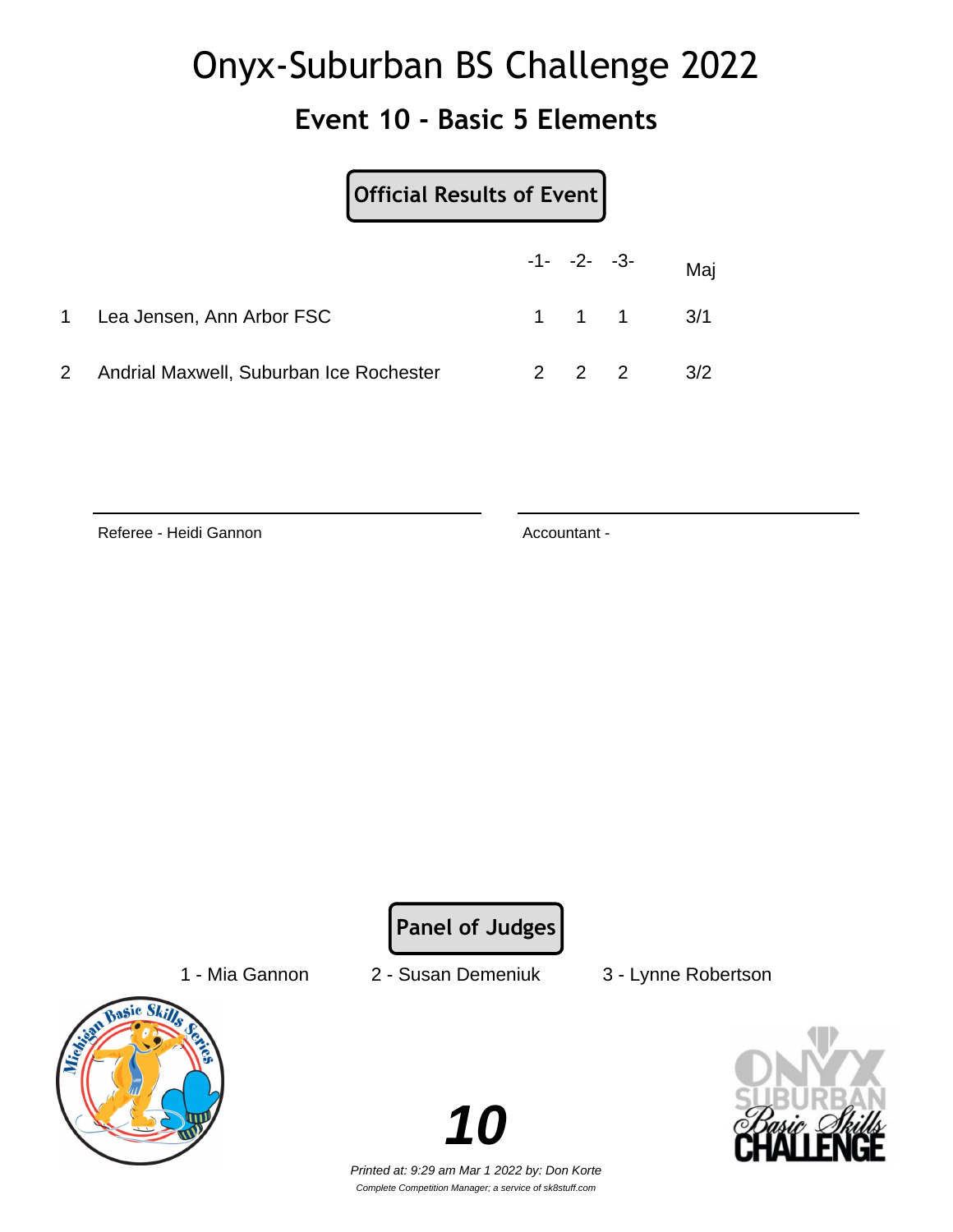### **Event 11 - Basic 2 Elements**

|              |                            | Official Results of Event |  |                               |
|--------------|----------------------------|---------------------------|--|-------------------------------|
|              |                            |                           |  | $-1 - -2 - -3 -$ Maj          |
| $\mathbf 1$  | Olive Mcmahon, Crystal SA  |                           |  | $1 \quad 1 \quad 1 \quad 3/1$ |
| $\mathbf{2}$ | Aubrey Walczak, Crystal SA |                           |  | $2 \t2 \t2 \t3/2$             |

Referee - Brenda Willhite Accountant -

**Panel of Judges**

1 - Susan Pope 2 - Ally Taylor 3 - Samantha Wakefield



Printed at: 9:29 am Mar 1 2022 by: Don Korte Complete Competition Manager; a service of sk8stuff.com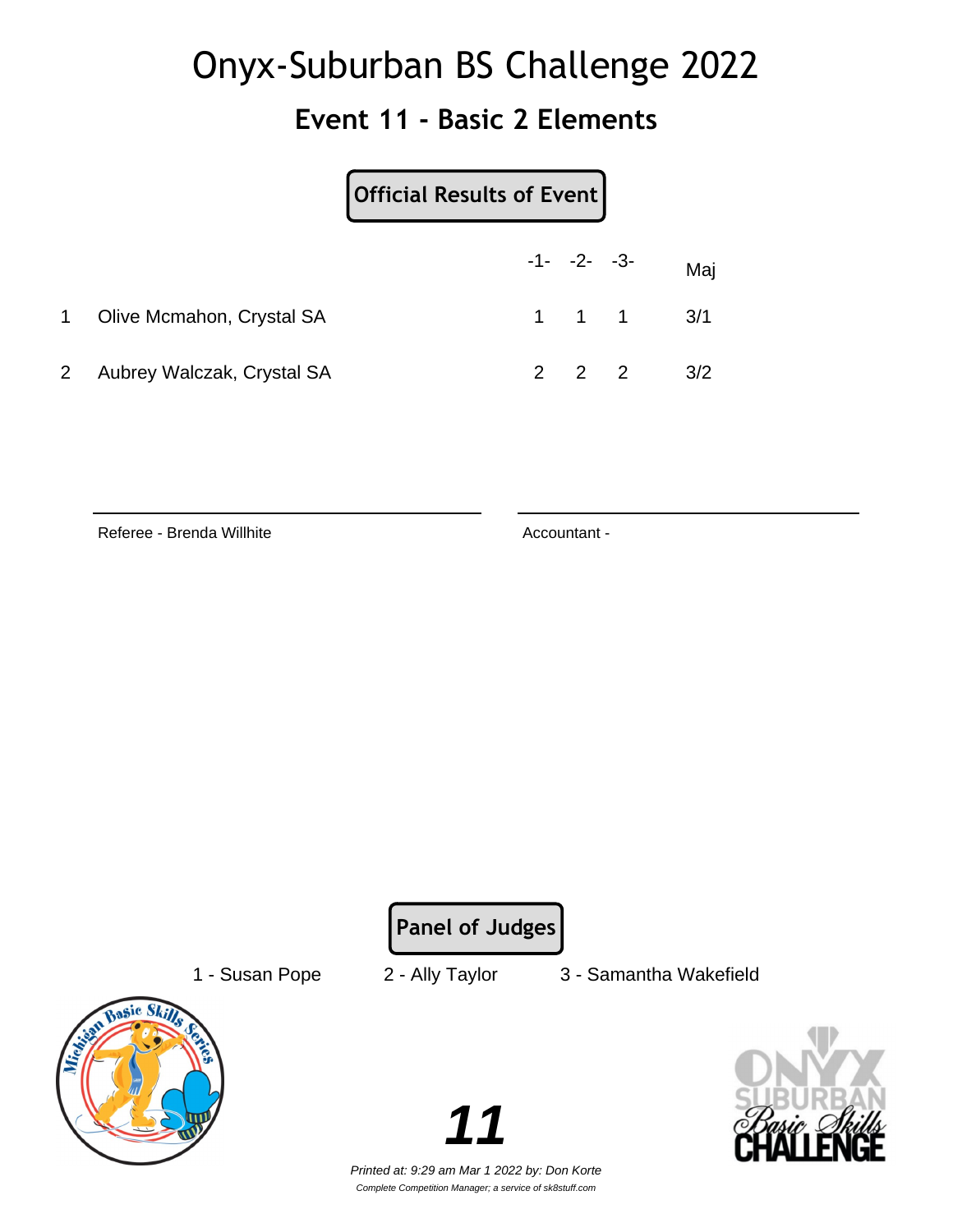### **Event 12 - Basic 4 Elements**

| <b>Official Results of Event</b> |
|----------------------------------|
|----------------------------------|

|             |                                                    | $-1 - -2 - -3$    | Maj |
|-------------|----------------------------------------------------|-------------------|-----|
|             | Alexandra Markiewicz, Suburban Ice Rochester 1 1 1 |                   | 3/1 |
| $2^{\circ}$ | Alyssa Markiewicz, Suburban Ice Rochester          | $2\quad 2\quad 2$ | 3/2 |
| 3           | Mukund Sadasivan, FSC of Birmingham Mi             | $3 \quad 3$       | 3/3 |

Referee - Heidi Gannon Accountant -

**Panel of Judges**



1 - Mia Gannon 2 - Lynne Robertson 3 - Samantha Schneider



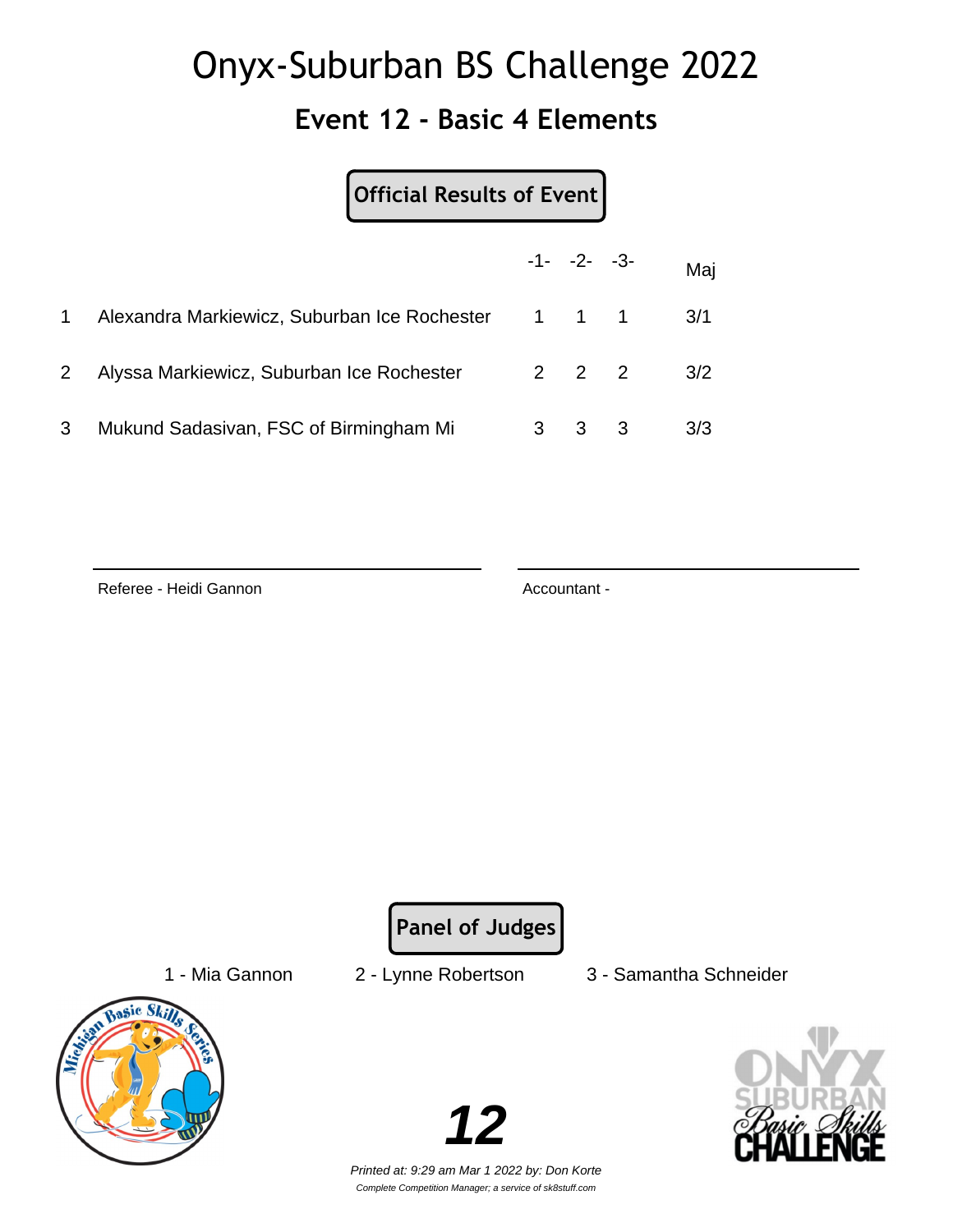### **Event 13 - Basic 1 Elements**

|           | Official Results of Event      |                |                               |
|-----------|--------------------------------|----------------|-------------------------------|
|           |                                | $-1 - -2 - -3$ | Maj                           |
| $1 \quad$ | Emilia Wiebe, Onyx-suburban SA |                | $1 \quad 1 \quad 1 \quad 3/1$ |

Referee - Brenda Willhite **Accountant - Accountant -**

**Panel of Judges**

1 - Susan Demeniuk 2 - Ally Taylor 3 - Samantha Wakefield





Printed at: 9:29 am Mar 1 2022 by: Don Korte Complete Competition Manager; a service of sk8stuff.com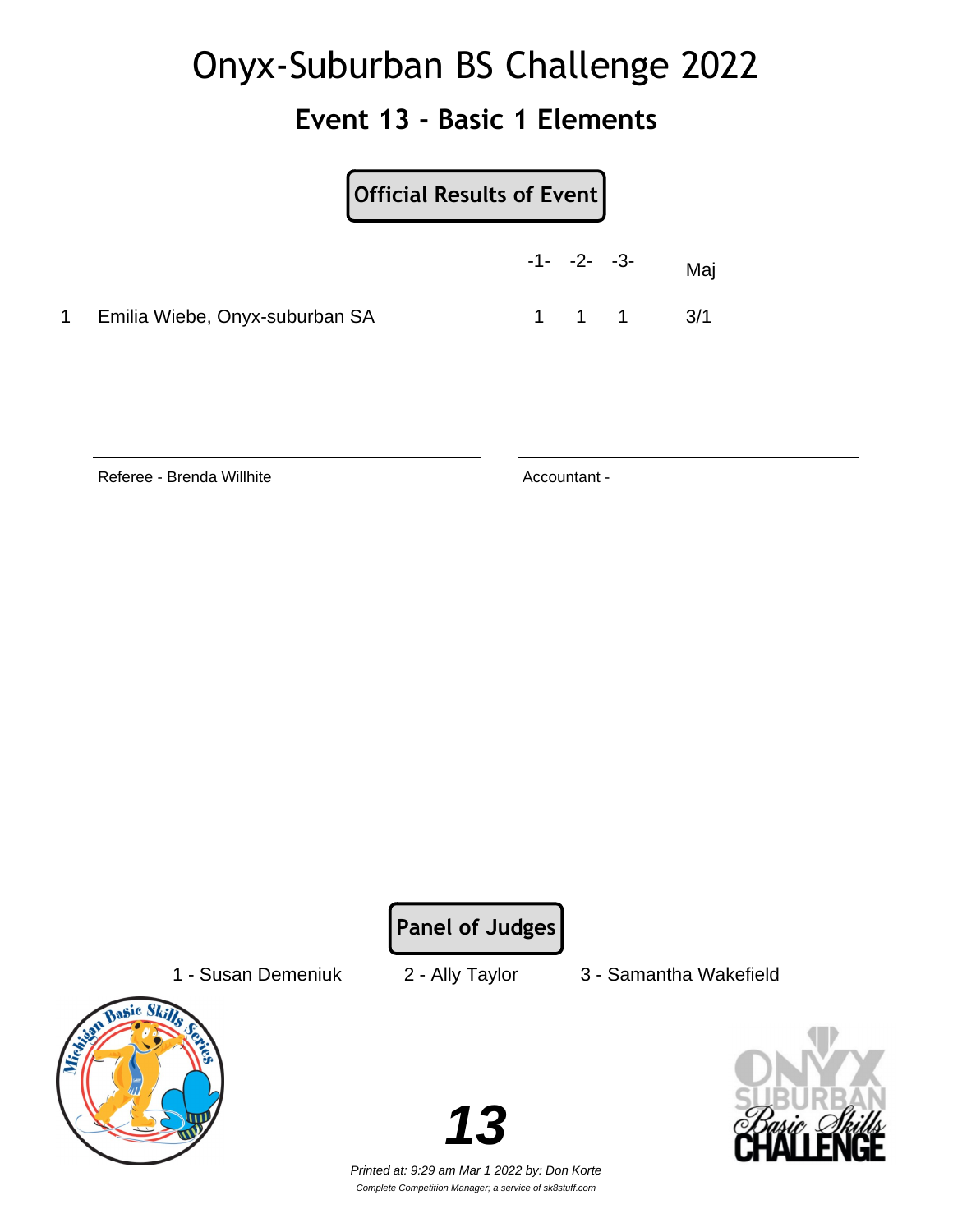### **Event 14 - Snowplow Sam Elements**

|                           | Official Results of Event       |  |                               |
|---------------------------|---------------------------------|--|-------------------------------|
|                           |                                 |  | $-1 - -2 - -3 -$ Maj          |
|                           | Emma Schrade, Onyx-suburban SA  |  | $1 \quad 1 \quad 1 \quad 3/1$ |
| $\mathbf{2}^{\mathsf{I}}$ | Macey Ballach, Onyx-suburban SA |  | $2 \t2 \t2 \t3/2$             |

Referee - Brenda Willhite **Accountant - Accountant -**

**Panel of Judges**

1 - Susan Demeniuk 2 - Ally Taylor 3 - Samantha Wakefield



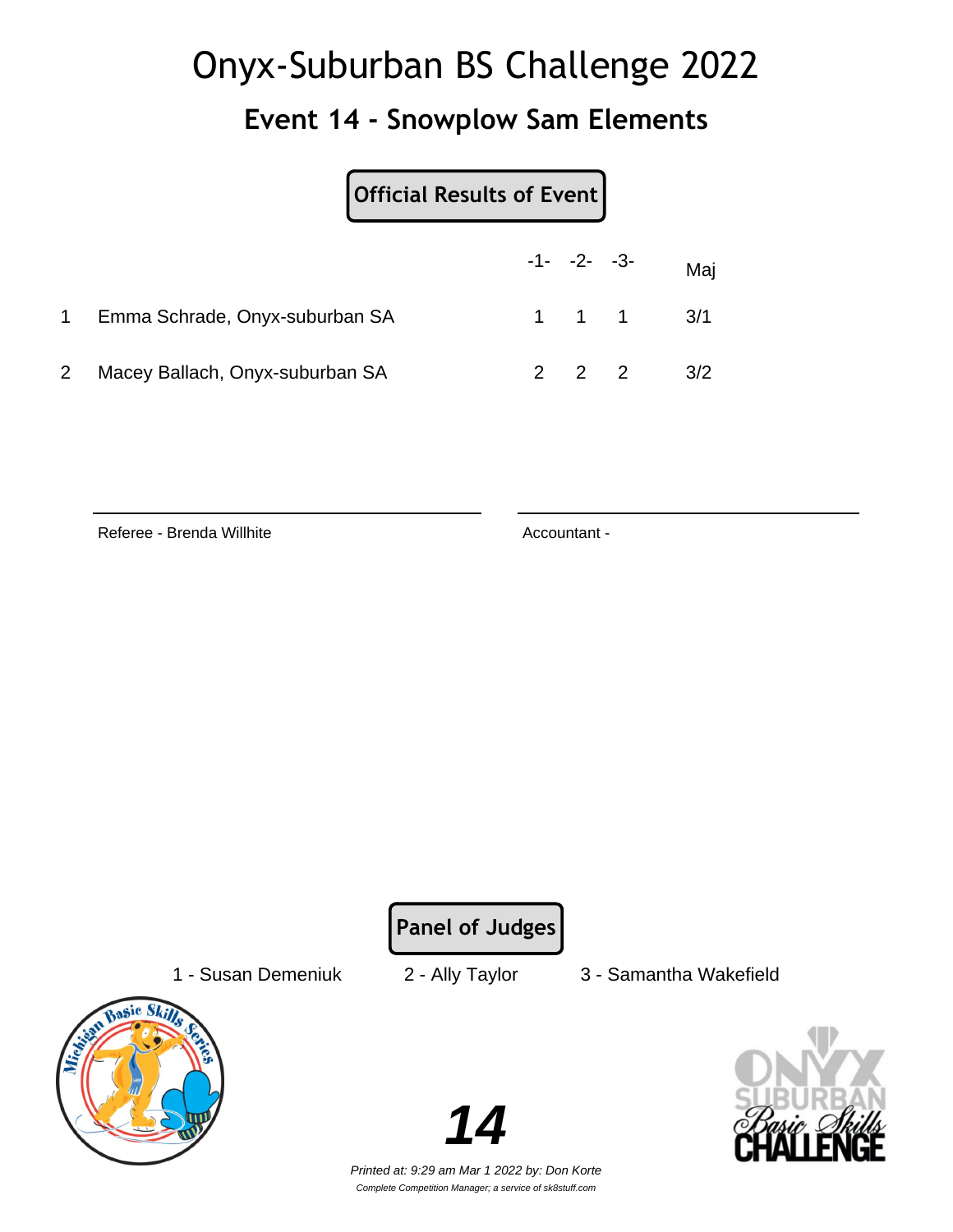# Onyx-Suburban BS Challenge 2022 **Event 15 - Badge 2 Special Olympic**

### **Official Results of Event**

|                                     | $-1 - -2 - -3$ |       | Maj |
|-------------------------------------|----------------|-------|-----|
| 1 Alana Kadro, FSC of Birmingham MI |                | 1 1 1 | 3/1 |

Referee - Brenda Willhite **Accountant - Accountant -**

**Panel of Judges**

1 - Susan Demeniuk 2 - Ally Taylor 3 - Samantha Wakefield



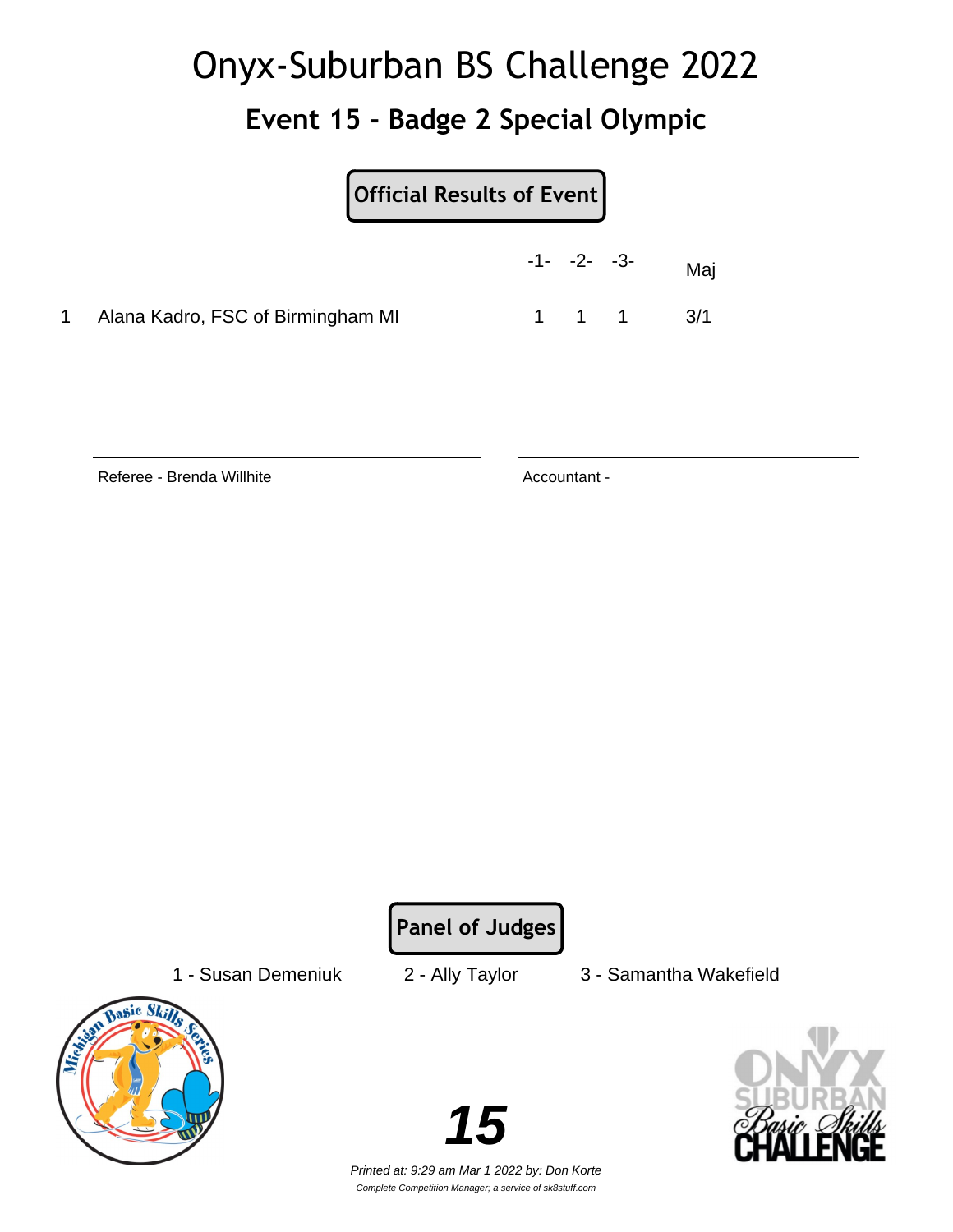### **Event 16 - Excel Preliminary Plus FS**

**Official Results of Event**

|                             | $-1$ - $-2$ - $-3$ - $-4$ - $-5$ - |  |  | Maj |
|-----------------------------|------------------------------------|--|--|-----|
| Madison Yuschak, Crystal SA | 1 1 1 1 1                          |  |  | 5/1 |

Referee - Heidi Gannon Accountant -

**Panel of Judges**

1 - Susan Demeniuk 2 - Susan Pope 3 - Samantha Schneider 4 - Samantha Wakefield 5 - Brenda Willhite



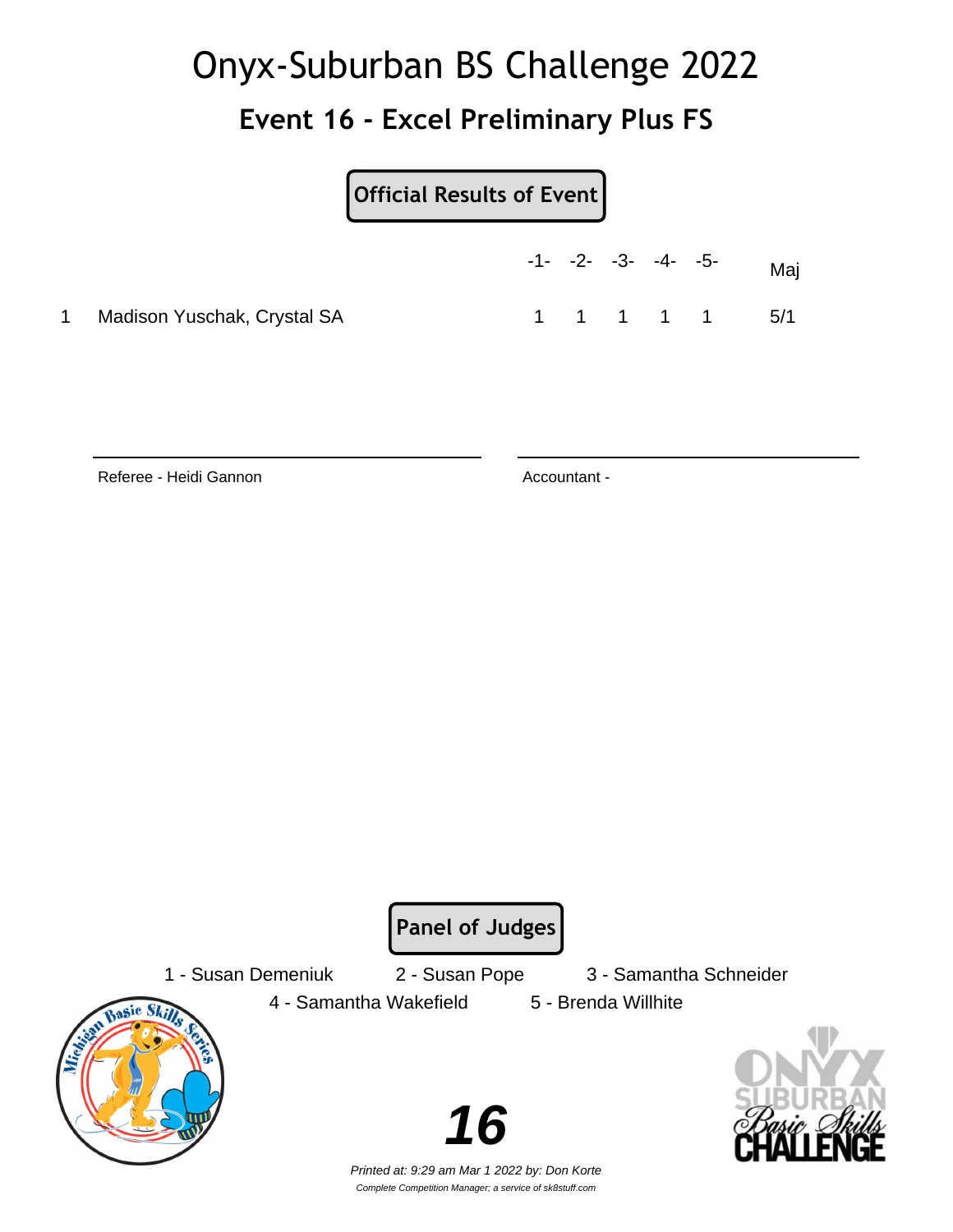### **Event 17 - Excel Preliminary FS**

#### **Official Results of Event**

|              |                                             | $-1 - -2 - -3 - -4 - -5$            |                |                         |                         | Maj        |
|--------------|---------------------------------------------|-------------------------------------|----------------|-------------------------|-------------------------|------------|
| $\mathbf{1}$ | Emily Odglen, Crystal SA                    | $1 \quad 4 \quad 1 \quad 3 \quad 2$ |                |                         |                         | 3/2 TOM 4  |
| $2^{\circ}$  | Addyson Davis, Onyx-suburban SA             | 3 1 2 2 4                           |                |                         |                         | 3/2 TOM 5  |
| 3            | Sevanna Beh, Suburban Ice Rochester         | 4   3   3   1   1                   |                |                         |                         | 4/3 TOM 8  |
|              | 4 Lauren Gayhart, Findlay Silver Blades FSC | $\overline{\phantom{0}}^2$          | $\overline{4}$ | $\overline{\mathbf{3}}$ | $\overline{\mathbf{3}}$ | 4/3 TOM 10 |

Referee - Heidi Gannon Accountant -

**Panel of Judges**

1 - Susan Demeniuk 2 - Susan Pope 3 - Samantha Schneider

4 - Samantha Wakefield 5 - Brenda Willhite



**17**

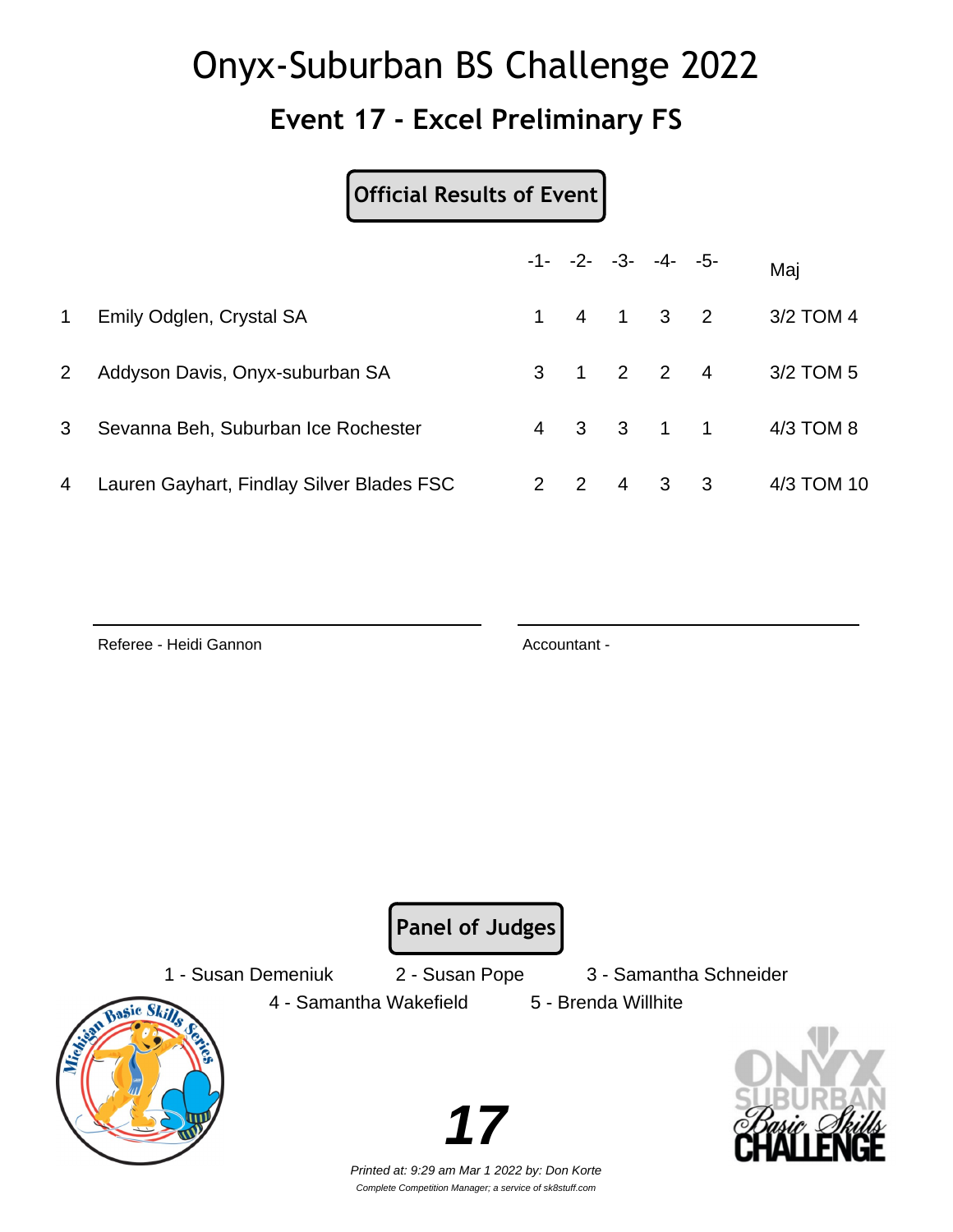# **Event 18 - Excel PrePreliminary FS**

#### **Official Results of Event**

|                |                                              |                |                |                | $-1 - -2 - -3 - -4 - -5$ |                            | Maj |
|----------------|----------------------------------------------|----------------|----------------|----------------|--------------------------|----------------------------|-----|
| $\mathbf 1$    | Lizzie Wronkowicz, Findlay Silver Blades FSC |                |                |                | 1 1 1 1 1                |                            | 5/1 |
| 2 <sup>1</sup> | Alea Schroeder, Findlay Silver Blades FSC    | 3              | 3              | $\overline{2}$ | $\mathbf{3}$             | $\overline{4}$             | 4/3 |
| 3              | Sajda Avdo, Onyx-suburban SA                 | 6              | 5 <sub>5</sub> |                | $3 \quad 2$              | $\overline{\mathbf{3}}$    | 3/3 |
| 4              | Mareena Doan, Port Huron FSC                 | $\overline{4}$ | $7^{\circ}$    | $\overline{4}$ | $5\overline{)}$          | $\overline{\phantom{0}}^2$ | 3/4 |
| 5              | Gabby Hill, Onyx-suburban SA                 | 5              | $2 \quad 6$    |                | $\overline{4}$           | 5                          | 4/5 |
| 6              | Norah Walkenhorst, Suburban Ice Rochester    | $\overline{2}$ | $\overline{4}$ | 5 <sup>5</sup> | 6                        | 6                          | 3/5 |
| $\overline{7}$ | Ella Laszczak, Onyx-suburban SA              | $\overline{7}$ | 6              | $\overline{7}$ | 7                        | 7                          | 5/7 |

Referee - Amanda Murley **Accountant - Accountant -**

**Aasic Sk** 

**Panel of Judges**

4 - Samantha Wakefield 5 - Brenda Willhite

1 - Heidi Gannon 2 - Susan Pope 3 - Samantha Schneider





Printed at: 9:29 am Mar 1 2022 by: Don Korte Complete Competition Manager; a service of sk8stuff.com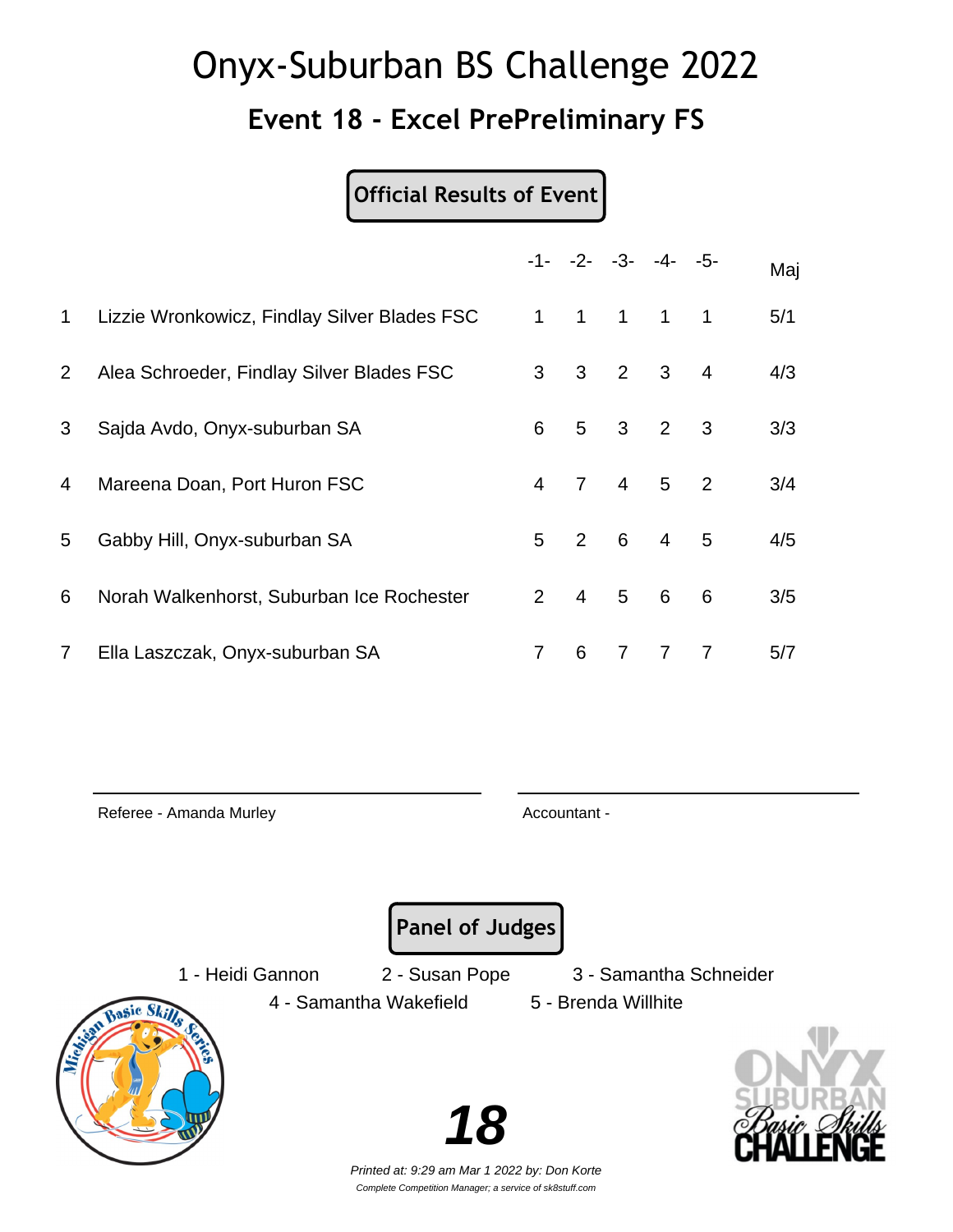# Onyx-Suburban BS Challenge 2022 **Event 19 - Excel Beginner FS Grp A**

#### **Official Results of Event**

|                |                                       |                | $-1 - -2 - -3 - -4 - -5$ |                |                |                | Maj        |
|----------------|---------------------------------------|----------------|--------------------------|----------------|----------------|----------------|------------|
| $\mathbf 1$    | Gabrielle McNamara, Onyx-suburban SA  | $\mathbf{1}$   | $\mathbf{1}$             | $\mathbf{1}$   | $\overline{1}$ | $\overline{1}$ | 5/1        |
| $\overline{2}$ | Patricia Jagels, Detroit SC           | 5              | 3                        | $\mathbf{3}$   | $\overline{4}$ | 3              | 3/3        |
| 3              | Aubrey Schrade, Onyx-suburban SA      | 3              | $\overline{4}$           | $\overline{4}$ | 5              | $\overline{2}$ | 4/4        |
| 4              | Mia Rosati, Suburban Ice Macomb       | $\overline{4}$ | 5                        | 5              | 3              | 5              | 5/5        |
| 5              | Maciva Gaouir, Detroit SC             | $\overline{2}$ | 6                        | $\overline{7}$ | 6              | $\overline{4}$ | 4/6        |
| 6              | Silvia Chen, Suburban Ice Macomb      | $\overline{7}$ | $\overline{\mathbf{2}}$  | $\overline{2}$ | $\overline{7}$ | $6^{\circ}$    | 3/6 TOM 10 |
| $\overline{7}$ | Ivy Norden, Findlay Silver Blades FSC | 5              | 7                        | 6              | 2              | $\overline{7}$ | 3/6 TOM 13 |

Referee - Amanda Murley **Accountant - Accountant - Accountant** -

**Panel of Judges**

4 - Samantha Schneider 5 - Ally Taylor

1 - Mia Gannon 2 - Susan Demeniuk 3 - Lynne Robertson



**19**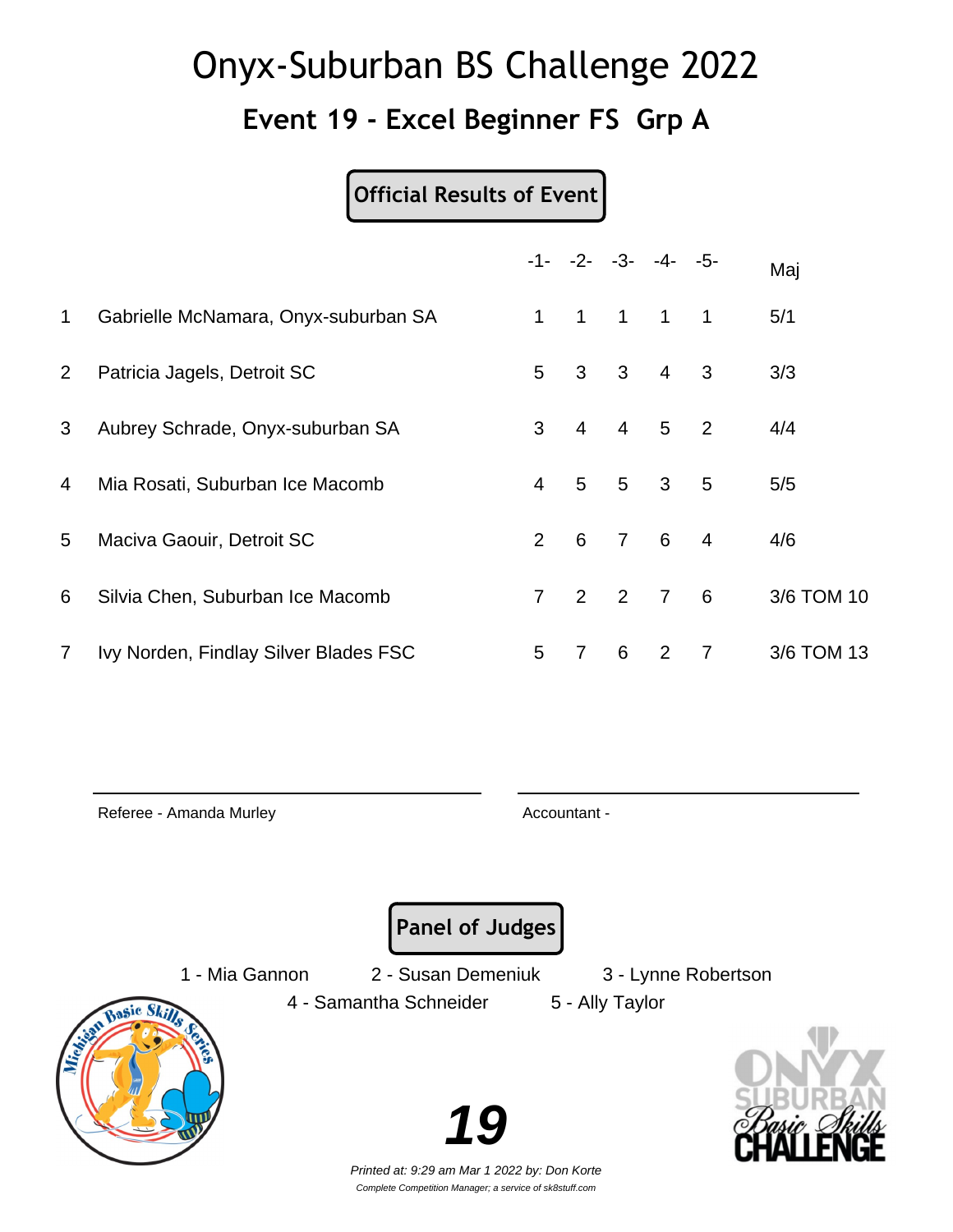### **Event 20 - Excel Beginner FS Grp B**

### **Official Results of Event**

|                |                                       |                |                | $-1 - -2 - -3 - -4 - -5$    |   |                | Maj     |
|----------------|---------------------------------------|----------------|----------------|-----------------------------|---|----------------|---------|
| $\mathbf 1$    | Madelyn Russell, Onyx-suburban SA     |                |                | 2 1 1 1 1                   |   |                | 4/1     |
| $\overline{2}$ | Bethel Abraham, Crystal SA            | 5              |                | 6 3 2 3                     |   |                | 3/3 TIE |
| $2^{\circ}$    | Ella Woolman, Port Huron FSC          | 3 <sup>7</sup> |                | $3 \quad 2 \quad 5 \quad 6$ |   |                | 3/3 TIE |
| 4              | Hanna Adamska, Suburban Ice Rochester | $\overline{4}$ | $\overline{4}$ | $5 \quad 3 \quad 2$         |   |                | 4/4     |
| 5              | Layla Wilborn, Crystal SA             |                |                | 5 2 4 4                     |   | 5              | 3/4     |
| 6              | Alivia Dams, Crystal SA               | 1              | 5              | 6                           | 5 | $\overline{4}$ | 4/5     |

Referee - Amanda Murley **Accountant - Accountant - Accountant** -

**Panel of Judges**

1 - Mia Gannon 2 - Susan Demeniuk 3 - Lynne Robertson

4 - Ally Taylor 5 - Samantha Wakefield



**20**

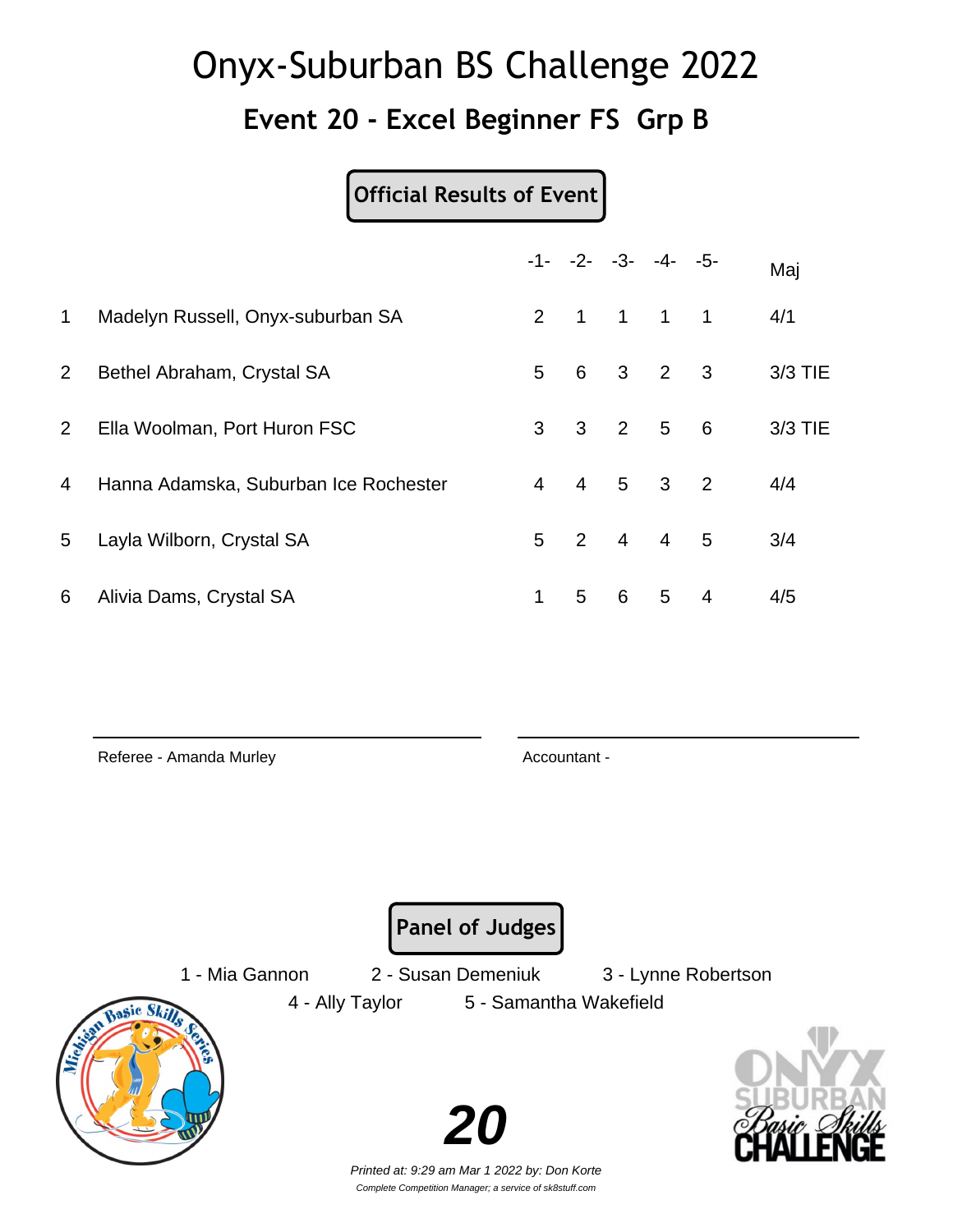### **Event 21 - Excel High Beginner FS**

### **Official Results of Event**

|                |                                             |    |  | $-1 - -2 - -3 - -4 - -5$ | Maj |
|----------------|---------------------------------------------|----|--|--------------------------|-----|
| $\mathbf 1$    | Lea Altvater, Findlay Silver Blades FSC     |    |  | 3 2 1 1 1                | 3/1 |
| 2 <sup>1</sup> | Elena Kuljanin, Suburban Ice Macomb         |    |  | 2 1 4 2 3                | 3/2 |
| 3              | Grayson Esquivel, Findlay Silver Blades FSC |    |  | $1 \t3 \t3 \t3 \t2$      | 5/3 |
| 4              | Emmie Freeman, Findlay Silver Blades FSC    | 44 |  | 2 4 4                    | 5/4 |

Referee - Amanda Murley Accountant -

**Panel of Judges**

1 - Mia Gannon 2 - Susan Demeniuk 3 - Lynne Robertson

4 - Ally Taylor 5 - Brenda Willhite





Printed at: 9:29 am Mar 1 2022 by: Don Korte Complete Competition Manager; a service of sk8stuff.com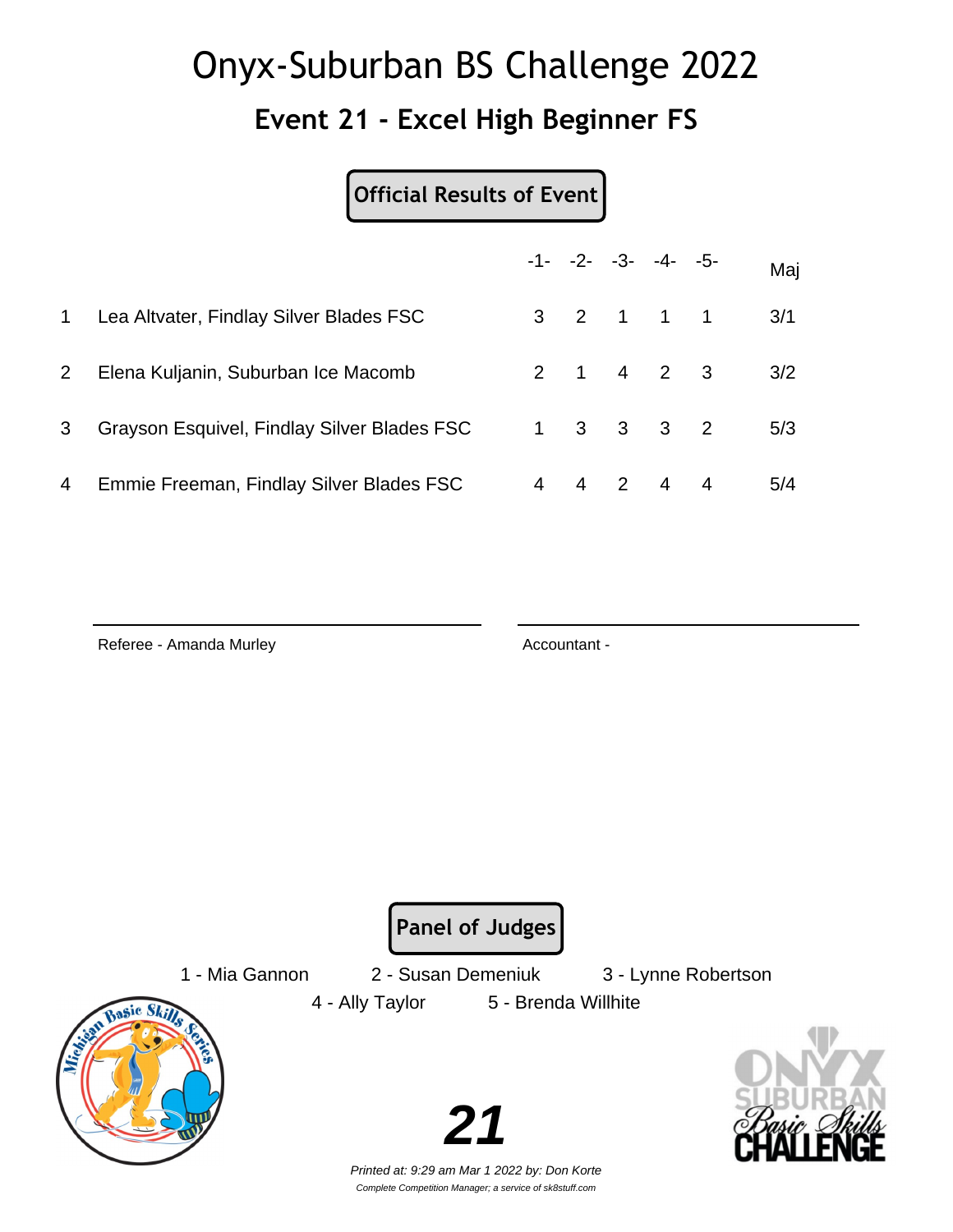# Onyx-Suburban BS Challenge 2022 **Event 23 - Preliminary Well Balanced FS**

#### **Official Results of Event**

|                                            |  | $-1 - -2 - -3 - -4 - -5$ |           | Maj           |
|--------------------------------------------|--|--------------------------|-----------|---------------|
| Natasha Joler, Onyx-suburban SA            |  |                          |           | 1 2 1 2 1 3/1 |
| 2 Scarlet Smith, Findlay Silver Blades FSC |  |                          | 2 1 2 1 2 | 5/2           |

Referee - Brenda Willhite **Accountant - Accountant -**

**Panel of Judges**

1 - Heidi Gannon 2 - Mia Gannon 3 - Amanda Murley

4 - Susan Pope 5 - Samantha Wakefield



**23**

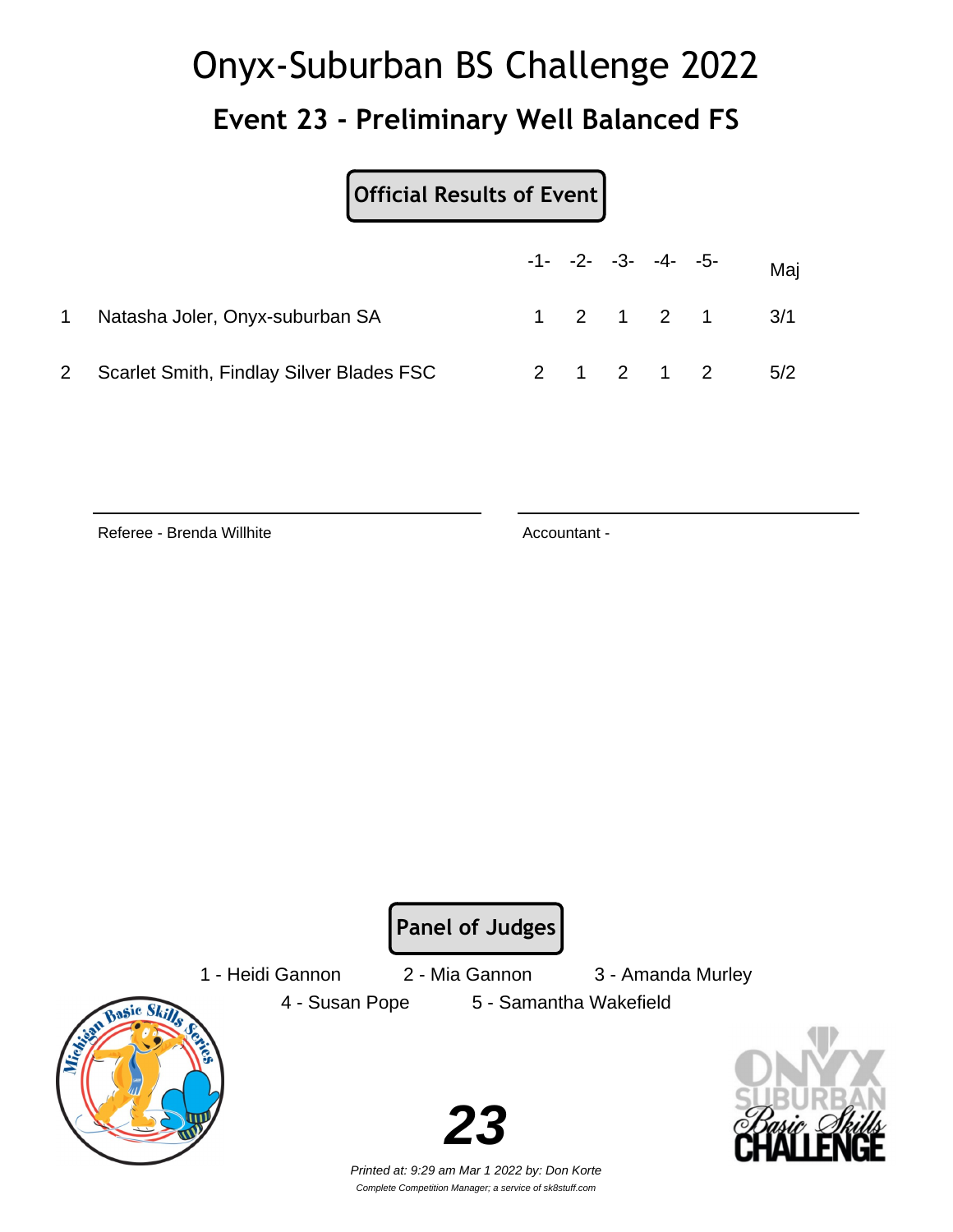# Onyx-Suburban BS Challenge 2022 **Event 24 - Pre Free Skate Program Grp A**

#### **Official Results of Event**

|              |                                          |  | $-1 - -2 - -3 - -4 - -5$ |           | Maj                       |
|--------------|------------------------------------------|--|--------------------------|-----------|---------------------------|
| $\mathbf 1$  | Phoebe Wallace, Ann Arbor FSC            |  |                          | 1 1 1 1 2 | 4/1                       |
| $\mathbf{2}$ | Aisley Cole, Findlay Silver Blades FSC   |  |                          |           | $3 \t3 \t2 \t2 \t1 \t3/2$ |
|              | Charlotte Wright, Suburban Ice Rochester |  | 2 2 3 3 3                |           | 5/3                       |

Referee - Brenda Willhite **Accountant - Accountant -** Accountant -

**Panel of Judges**

1 - Mia Gannon 2 - Amanda Murley 3 - Susan Pope

4 - Lynne Robertson 5 - Samantha Wakefield



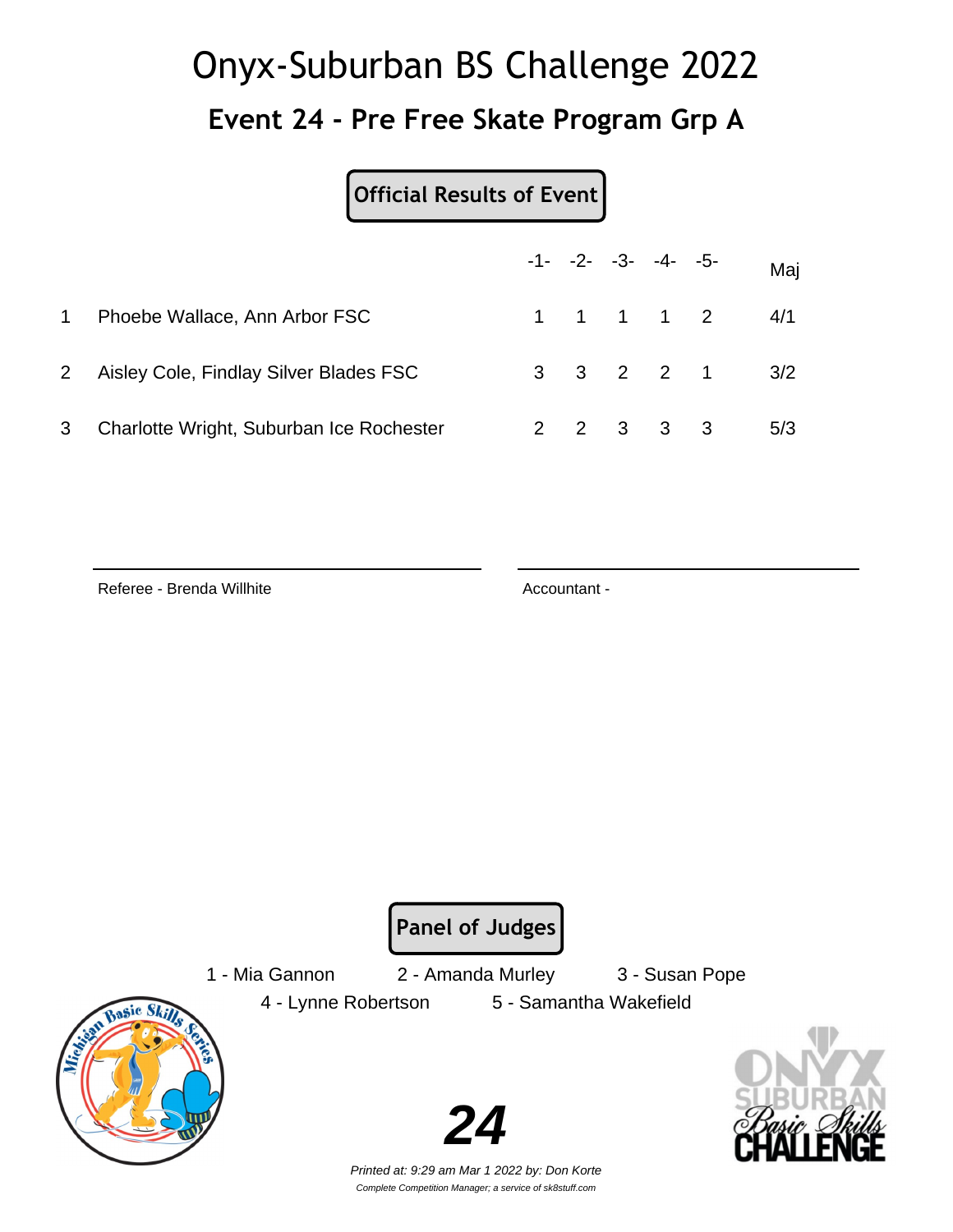# Onyx-Suburban BS Challenge 2022 **Event 25 - Pre Free Skate Program Grp B**

#### **Official Results of Event**

|   |                                           |  | $-1$ - $-2$ - $-3$ - $-4$ - $-5$ - |           | Maj           |
|---|-------------------------------------------|--|------------------------------------|-----------|---------------|
|   | 1 Emory Morse, Crystal SA                 |  |                                    |           | 1 1 1 1 1 5/1 |
|   | 2 Adalynn Cole, Findlay Silver Blades FSC |  |                                    |           | 2 2 2 2 2 5/2 |
| 3 | Sophia Toplyn, Ann Arbor FSC              |  |                                    | 3 3 3 3 3 | 5/3           |

Referee - Brenda Willhite **Accountant - Accountant -** Accountant -

**Panel of Judges**

1 - Mia Gannon 2 - Susan Demeniuk 3 - Lynne Robertson

4 - Samantha Schneider 5 - Samantha Wakefield



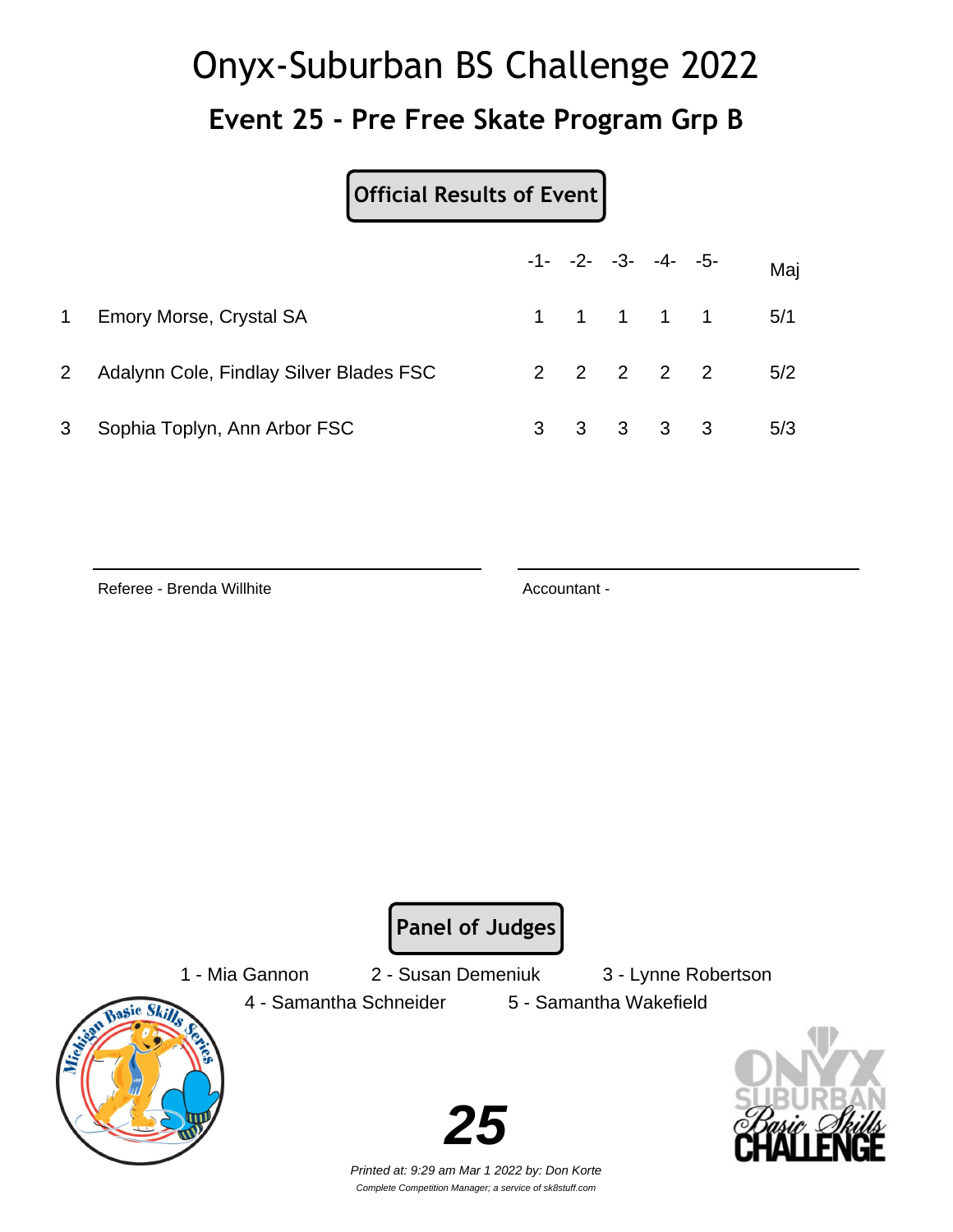### **Event 26 - Snowplow Sam Program**

#### **Official Results of Event**

|                |                                 |                |  | $-1 - -2 - -3 - -4 - -5$ | Maj |
|----------------|---------------------------------|----------------|--|--------------------------|-----|
| $\mathbf 1$    | Emma Schrade, Onyx-suburban SA  |                |  | 1 2 3 1 1                | 3/1 |
| $2^{\circ}$    | Lillian Zapczynski, Detroit SC  |                |  | 3 1 2 2 2                | 4/2 |
| 3 <sup>1</sup> | Autumn Chapp, Port Huron FSC    |                |  | 2 3 1 3 4                | 4/3 |
| 4              | Macey Ballach, Onyx-suburban SA | $\overline{4}$ |  | 4 4 4 3                  | 5/4 |

Referee - Heidi Gannon Accountant -

**Panel of Judges**

1 - Susan Demeniuk 2 - Montana Green 3 - Lynne Robertson



4 - Samantha Schneider 5 - Ally Taylor



Printed at: 9:29 am Mar 1 2022 by: Don Korte Complete Competition Manager; a service of sk8stuff.com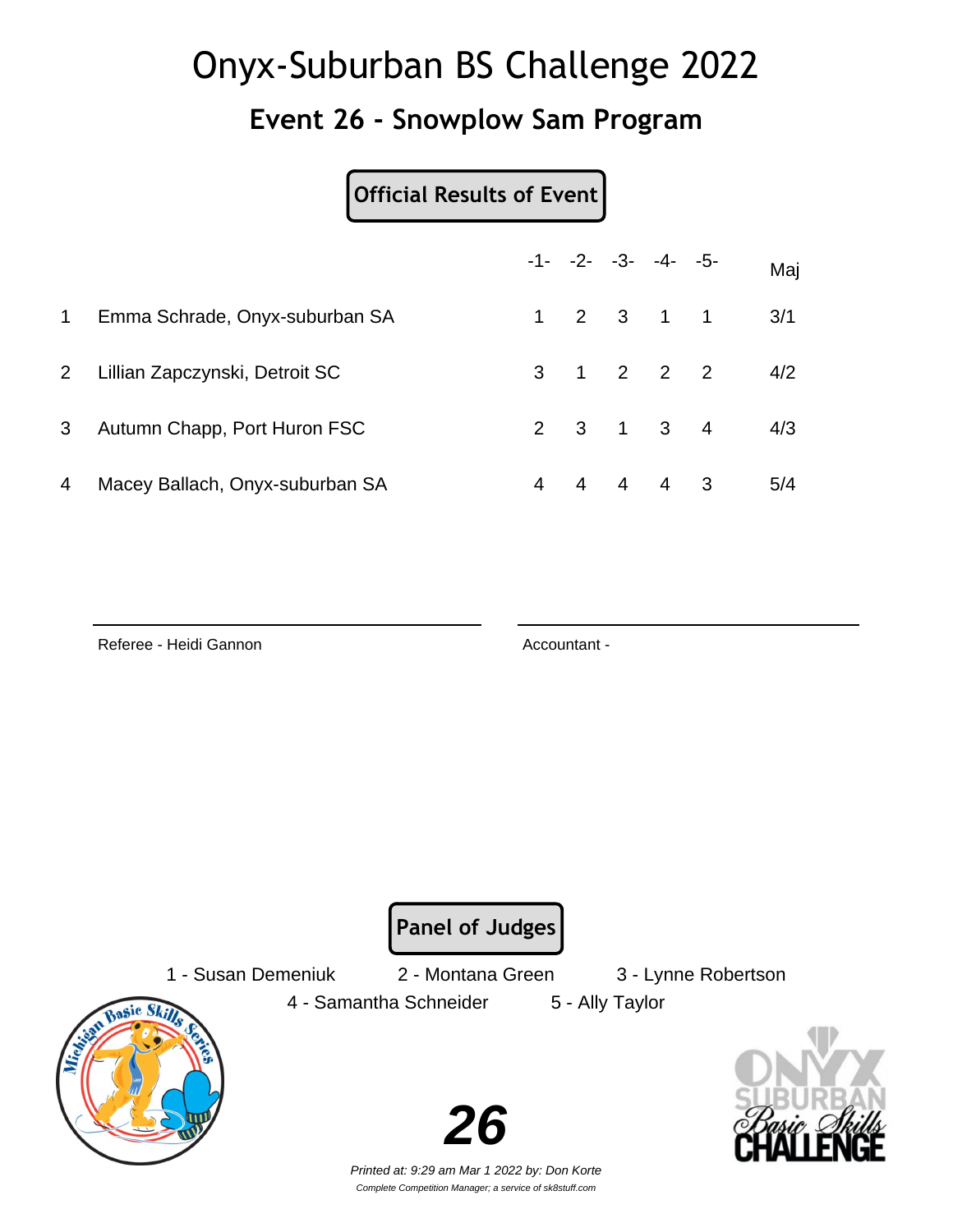### **Event 27 - Basic 1 Program**

|                                  |  | $-1 - -2 - -3 - -4 - -5$ |           | Maj           |
|----------------------------------|--|--------------------------|-----------|---------------|
| 1 Emilia Wiebe, Onyx-suburban SA |  |                          |           | 1 1 1 1 1 5/1 |
| 2 Ruby Moylan, Onyx-suburban SA  |  |                          | 2 2 2 2 2 | 5/2           |

Referee - Heidi Gannon Accountant -

**Panel of Judges**

1 - Susan Demeniuk 2 - Montana Green 3 - Lynne Robertson



4 - Samantha Schneider 5 - Ally Taylor



Printed at: 9:29 am Mar 1 2022 by: Don Korte Complete Competition Manager; a service of sk8stuff.com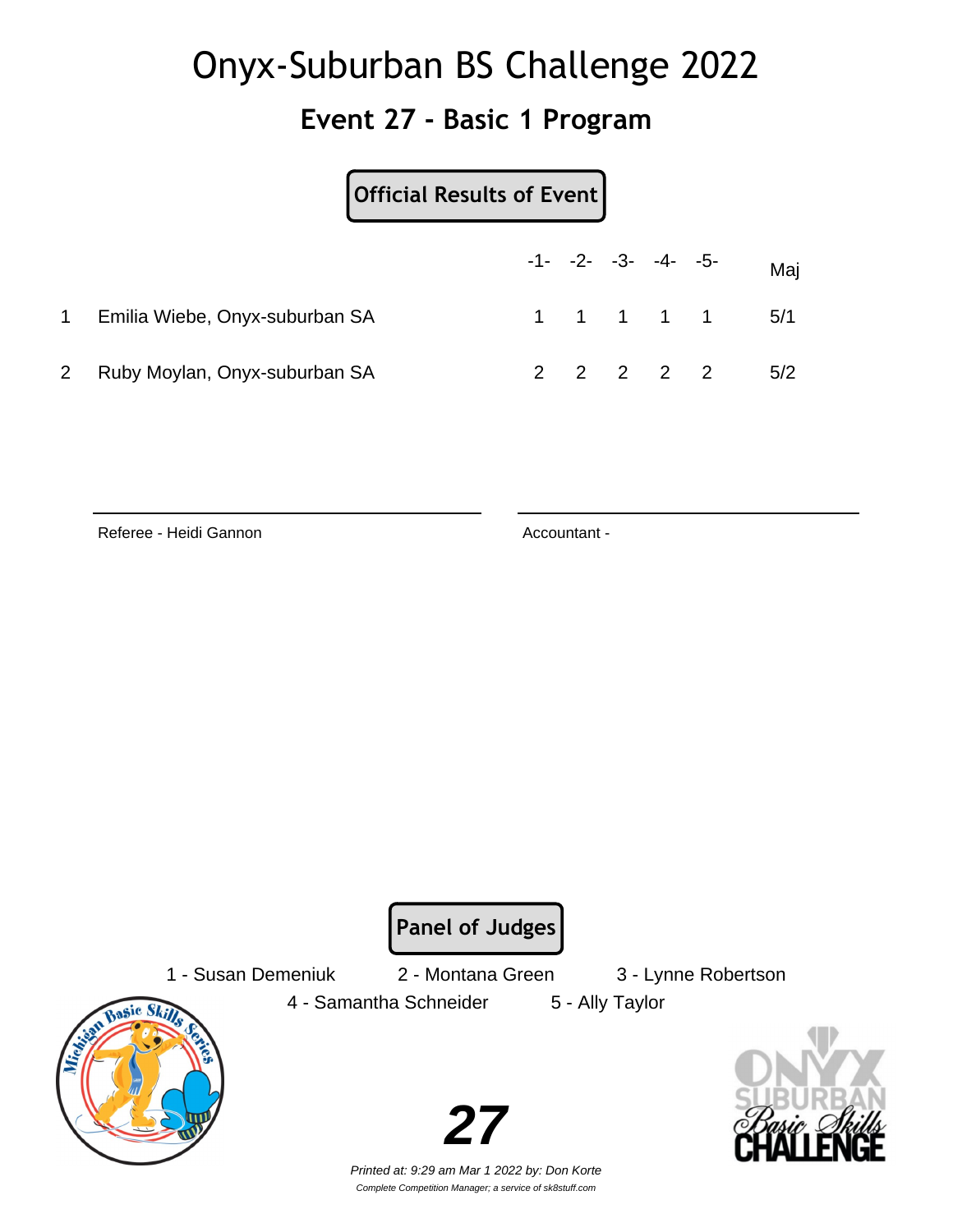### **Event 28 - Basic 2 Program**

|                              |  | $-1 - -2 - -3 - -4 - -5$ |           | Maj                                           |
|------------------------------|--|--------------------------|-----------|-----------------------------------------------|
| 1 Olive Mcmahon, Crystal SA  |  |                          |           | $1 \quad 1 \quad 1 \quad 2 \quad 1 \quad 4/1$ |
| 2 Aubrey Walczak, Crystal SA |  |                          | 2 2 2 1 2 | 5/2                                           |

Referee - Heidi Gannon Accountant -

**Panel of Judges**

1 - Susan Demeniuk 2 - Montana Green 3 - Susan Pope

4 - Lynne Robertson 5 - Ally Taylor





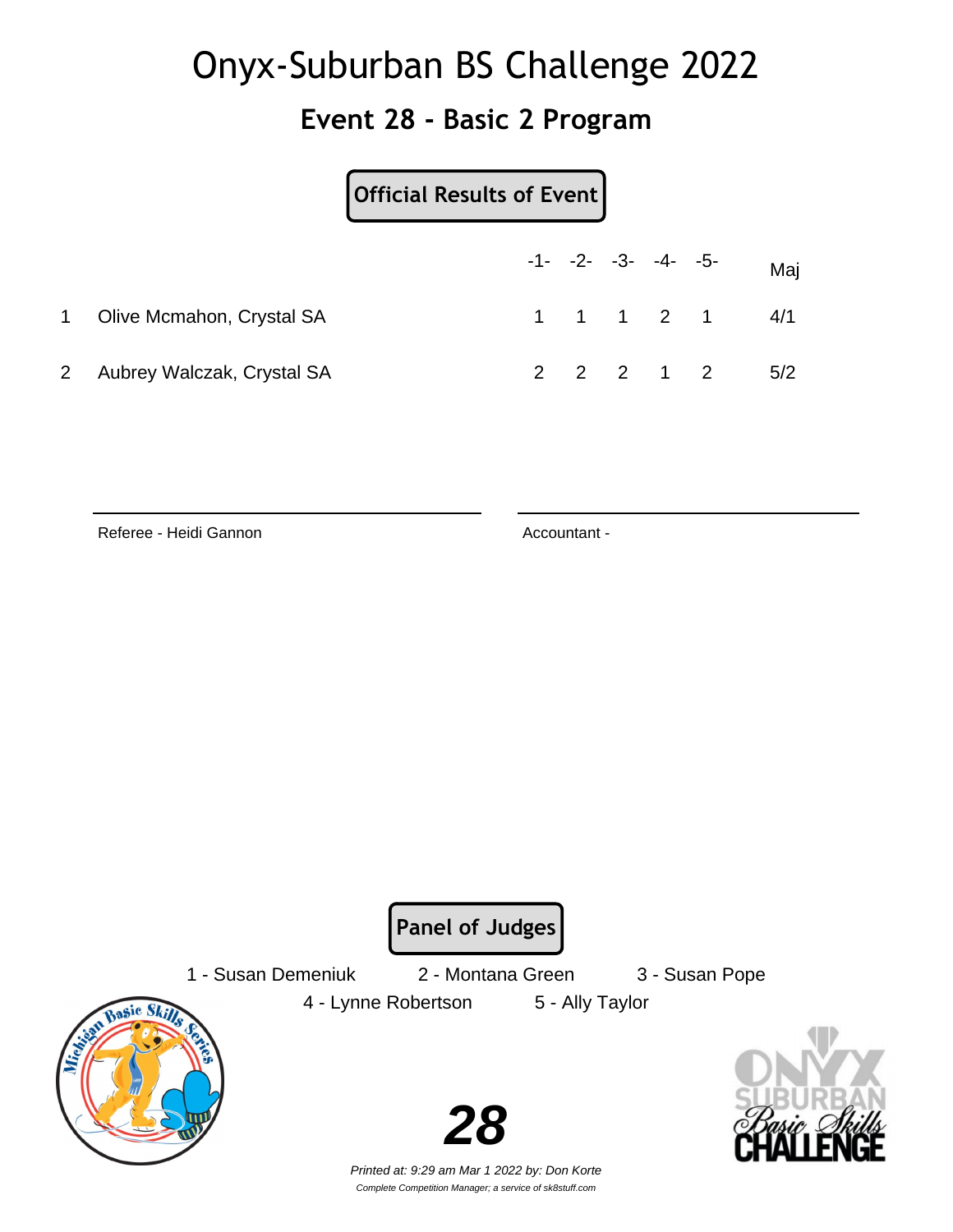### **Event 29 - Basic 3 Program**

#### **Official Results of Event**

|              |                                       |  | $-1$ - $-2$ - $-3$ - $-4$ - $-5$ - |           | Maj                       |
|--------------|---------------------------------------|--|------------------------------------|-----------|---------------------------|
| $\mathbf{1}$ | Kendall Kadro, FSC of Birmingham MI   |  |                                    | 1 1 2 2 3 | 4/2 TIE                   |
| 1            | Corinne Glinz, Suburban Ice Rochester |  |                                    |           | 2 3 1 1 2 4/2 TIE         |
| 3            | <b>Bailey Davis, Crystal SA</b>       |  |                                    |           | $3 \t2 \t3 \t3 \t1 \t5/3$ |

Referee - Heidi Gannon Accountant -

**Panel of Judges**

1 - Susan Demeniuk 2 - Montana Green 3 - Susan Pope

4 - Lynne Robertson 5 - Ally Taylor





Printed at: 9:29 am Mar 1 2022 by: Don Korte Complete Competition Manager; a service of sk8stuff.com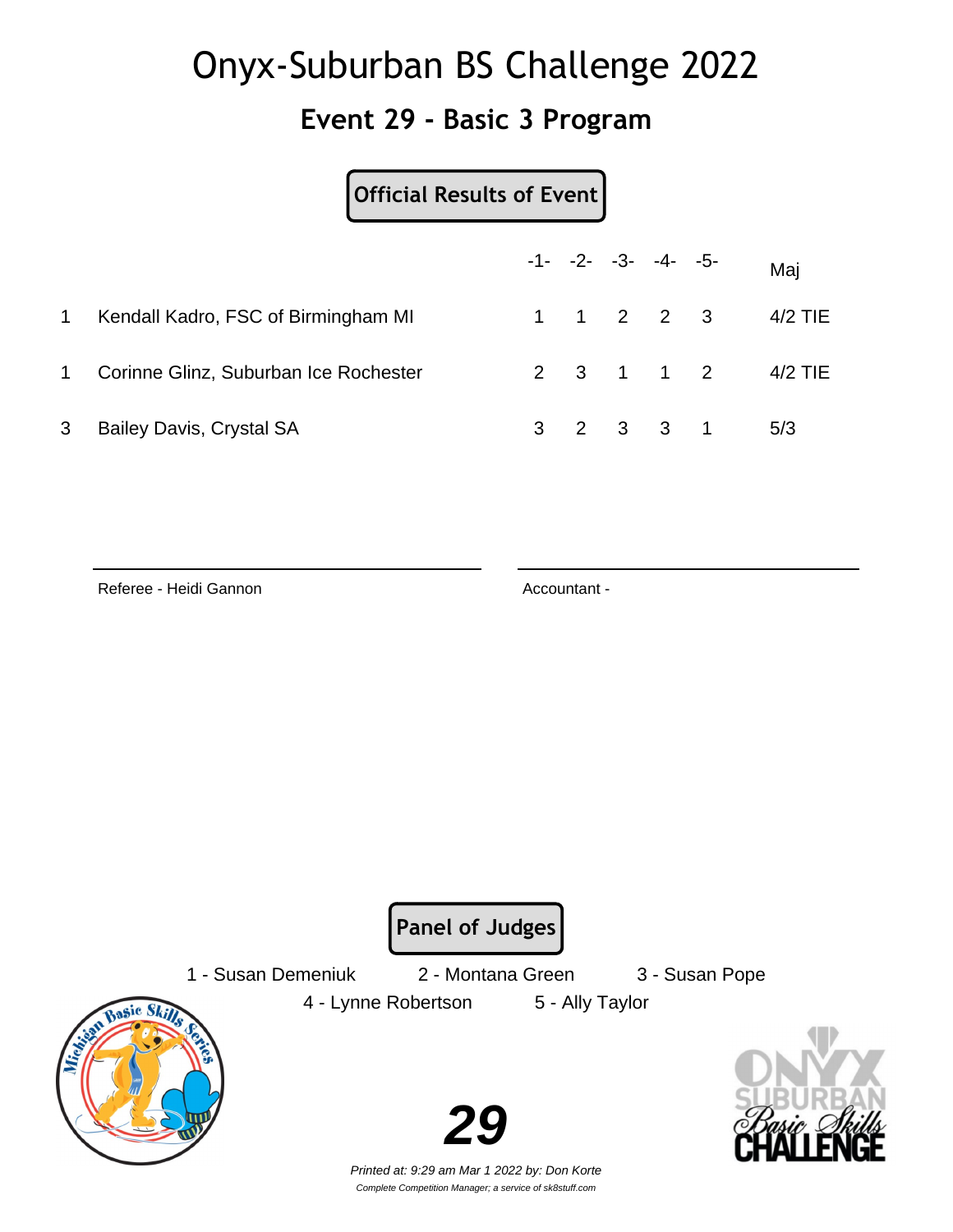### **Event 30 - Basic 4 Program**

### **Official Results of Event**

|             |                                        |  | $-1 - -2 - -3 - -4 - -5$ | Maj |
|-------------|----------------------------------------|--|--------------------------|-----|
| $\mathbf 1$ | Aubrey Davis, Onyx-suburban SA         |  | 1 1 1 1 3                | 4/1 |
| $2^{\circ}$ | Mukund Sadasivan, FSC of Birmingham Mi |  | 2 3 2 2 4                | 3/2 |
| 3           | Amelia Barbaza, Suburban Ice Macomb    |  | $3 \t 4 \t 3 \t 3 \t 2$  | 4/3 |
| 4           | Myra Shah, Onyx-suburban SA            |  | 4 2 4 4 1                | 5/4 |

Referee - Heidi Gannon Accountant -

Basic Sk

**Panel of Judges**

1 - Susan Demeniuk 2 - Montana Green 3 - Lynne Robertson

4 - Ally Taylor 5 - Samantha Wakefield





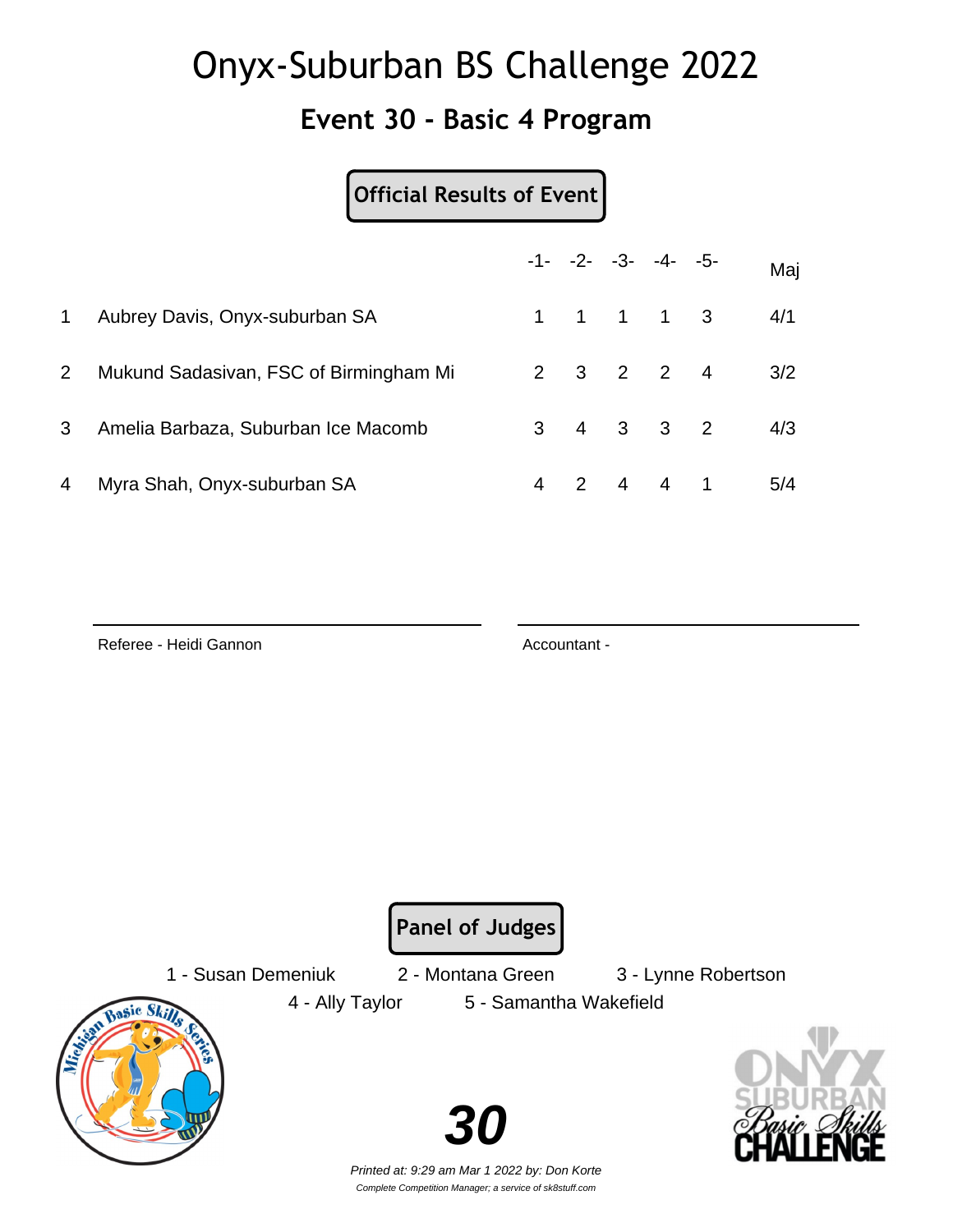### **Event 31 - Basic 5 Program**

### **Official Results of Event**

|                |                                         |   |   | $-1 - -2 - -3 - -4 - -5$ |                         | Maj |
|----------------|-----------------------------------------|---|---|--------------------------|-------------------------|-----|
| $\mathbf 1$    | Lea Jensen, Ann Arbor FSC               |   |   | 1 1 1 1 5                |                         | 4/1 |
| 2 <sup>1</sup> | Elizabeth Lewis, Onyx-suburban SA       |   |   | 2 3 2 2 4                |                         | 3/2 |
| 3 <sup>1</sup> | Andrial Maxwell, Suburban Ice Rochester | 3 |   | 4 3 3 2                  |                         | 4/3 |
| 4              | Regan Chapp, Port Huron FSC             |   |   | 4 2 4 4 1                |                         | 5/4 |
| 5              | Audrey Lipp, FSC of Birmingham Mi       | 5 | 5 | 5 5                      | $\overline{\mathbf{3}}$ | 5/5 |

Referee - Heidi Gannon Accountant -

**Panel of Judges**

4 - Ally Taylor 5 - Samantha Wakefield

1 - Susan Demeniuk 2 - Montana Green 3 - Lynne Robertson



**31**

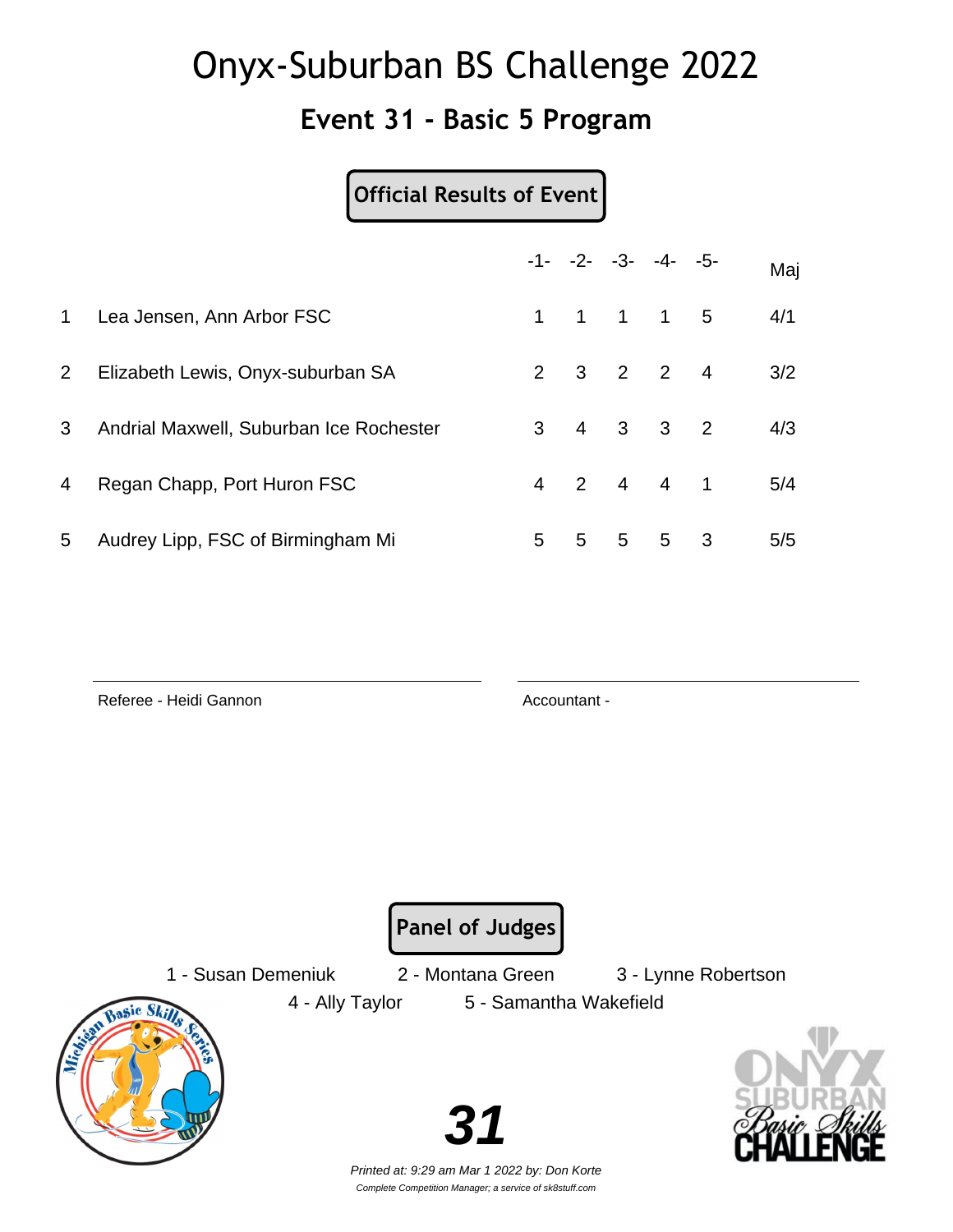### **Event 32 - Basic 6 Program Grp A**

**Official Results of Event**

|                |                            |  | $-1 - -2 - -3 - -4 - -5$ |           | Maj                                           |
|----------------|----------------------------|--|--------------------------|-----------|-----------------------------------------------|
| 1              | Monica Wang, Ann Arbor FSC |  |                          |           | $1 \quad 1 \quad 2 \quad 1 \quad 1 \quad 4/1$ |
| 2 <sup>1</sup> | Madison Locke, Crystal SA  |  |                          |           | $2 \t3 \t1 \t3 \t2 \t3/2$                     |
| 3 <sup>7</sup> | Charlotte Fuhr, Crystal SA |  |                          | 3 2 3 2 3 | 5/3                                           |

Referee - Brenda Willhite **Accountant - Accountant - Accountant** - Accountant -

**Panel of Judges**

1 - Heidi Gannon 2 - Mia Gannon 3 - Susan Pope

4 - Samantha Schneider 5 - Samantha Wakefield



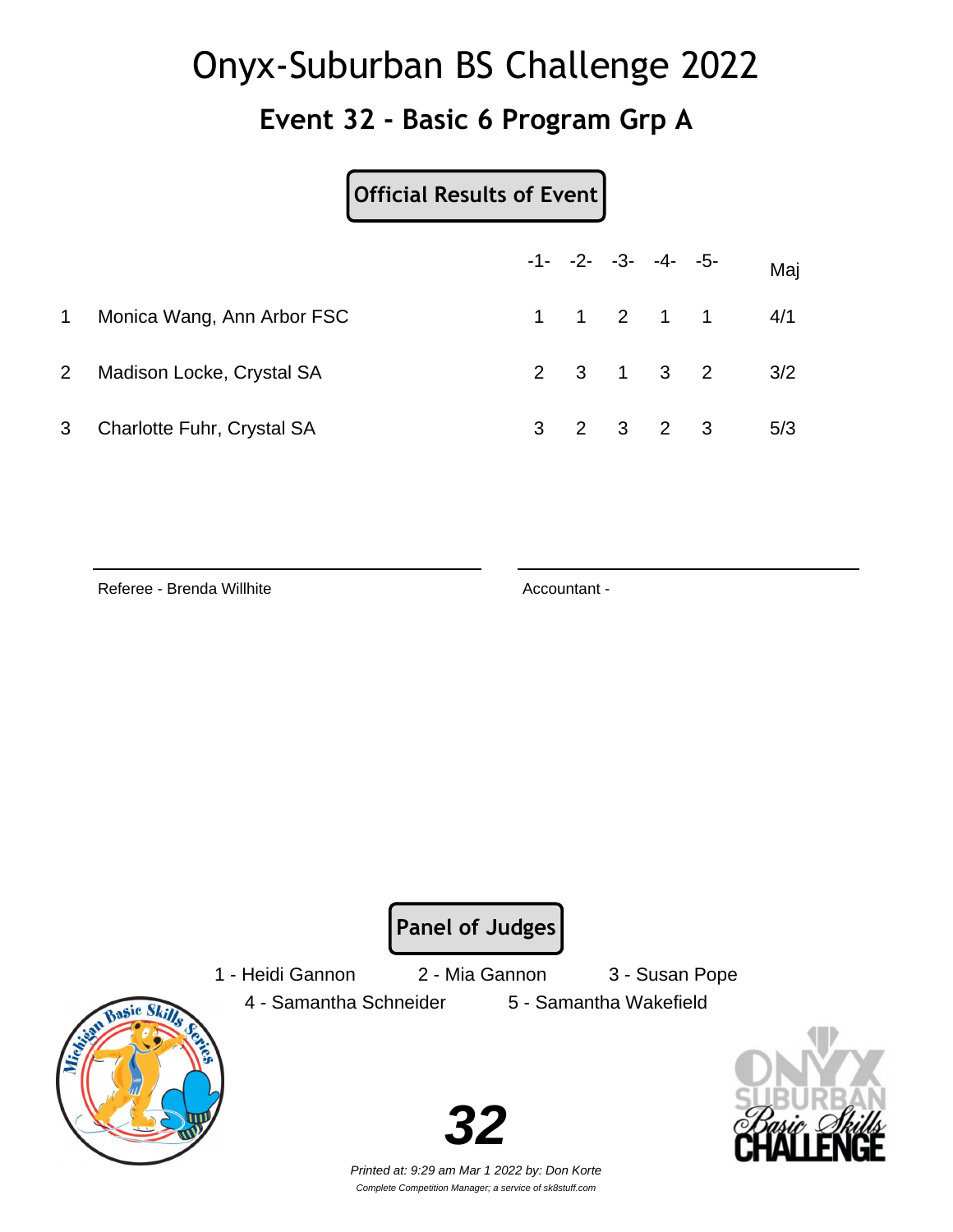### **Event 33 - Basic 6 Program Grp B**

#### **Official Results of Event**

|                |                                |  | $-1$ - $-2$ - $-3$ - $-4$ - $-5$ - |  | Maj               |
|----------------|--------------------------------|--|------------------------------------|--|-------------------|
| $\mathbf{1}$   | Brianna Cross, Wyandotte FSC   |  |                                    |  | 1 2 3 2 1 4/2 TIE |
| 1              | Isabella Rickard, Crystal SA   |  |                                    |  | 2 1 2 1 3 4/2 TIE |
| 3 <sup>7</sup> | Cassidy McKenna, Ann Arbor FSC |  | 3 3 1 3 2                          |  | 5/3               |

Referee - Brenda Willhite **Accountant - Accountant - Accountant** - Accountant -

**Panel of Judges**

1 - Heidi Gannon 2 - Mia Gannon 3 - Susan Pope

4 - Samantha Schneider 5 - Samantha Wakefield

Sasic Ski

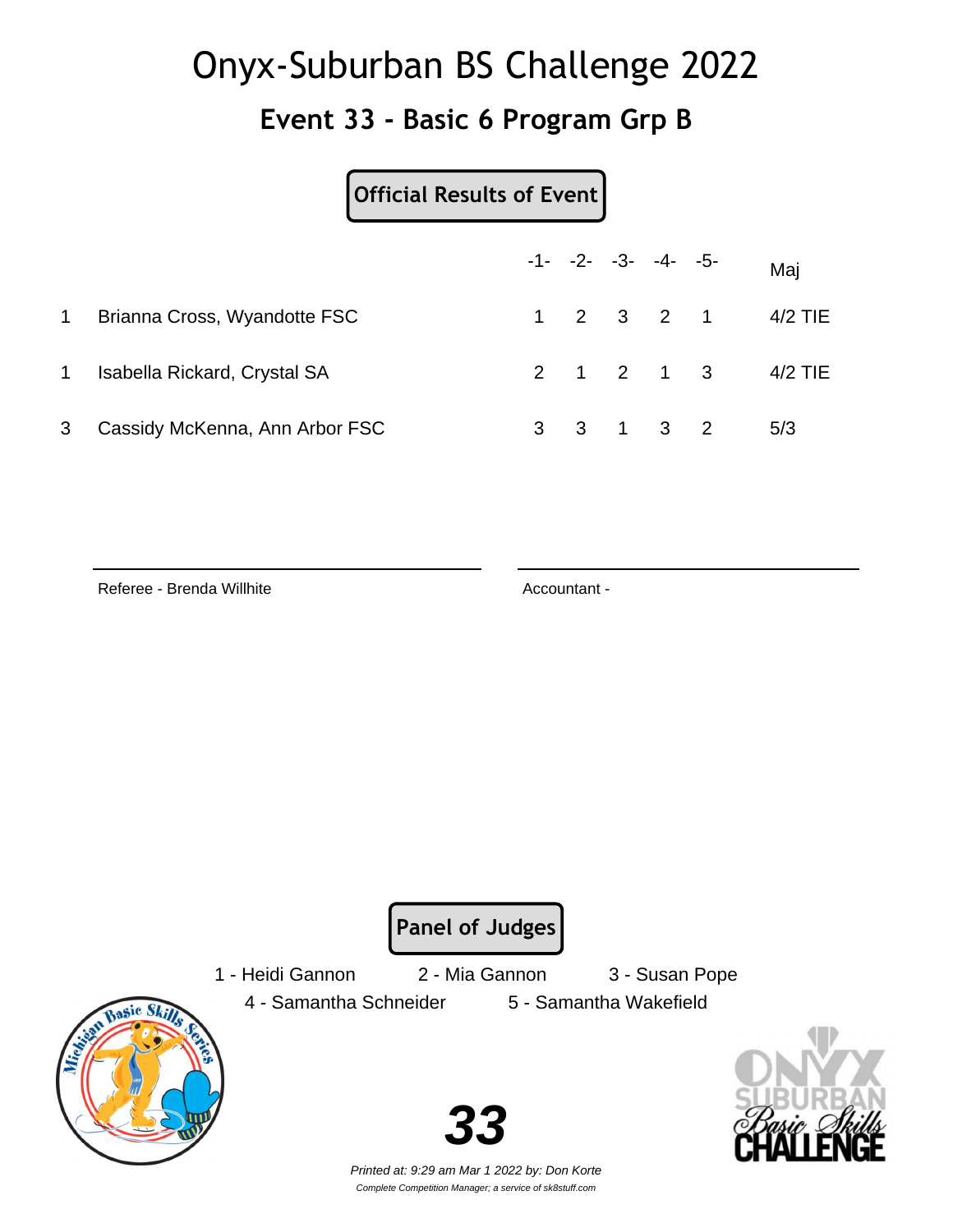### **Event 34 - Adult 3 FS**

#### **Official Results of Event**

|                                    |  | $-1$ - $-2$ - $-3$ - $-4$ - $-5$ - |           | Maj |
|------------------------------------|--|------------------------------------|-----------|-----|
| 1 Courtney Woods, Onyx-suburban SA |  |                                    | 1 1 1 1 1 | 5/1 |

Referee - Brenda Willhite **Accountant - Accountant -**

**Panel of Judges**

asic Sk

1 - Mia Gannon 2 - Susan Demeniuk 3 - Kayla Morgan

4 - Susan Pope 5 - Samantha Schneider



Printed at: 9:29 am Mar 1 2022 by: Don Korte Complete Competition Manager; a service of sk8stuff.com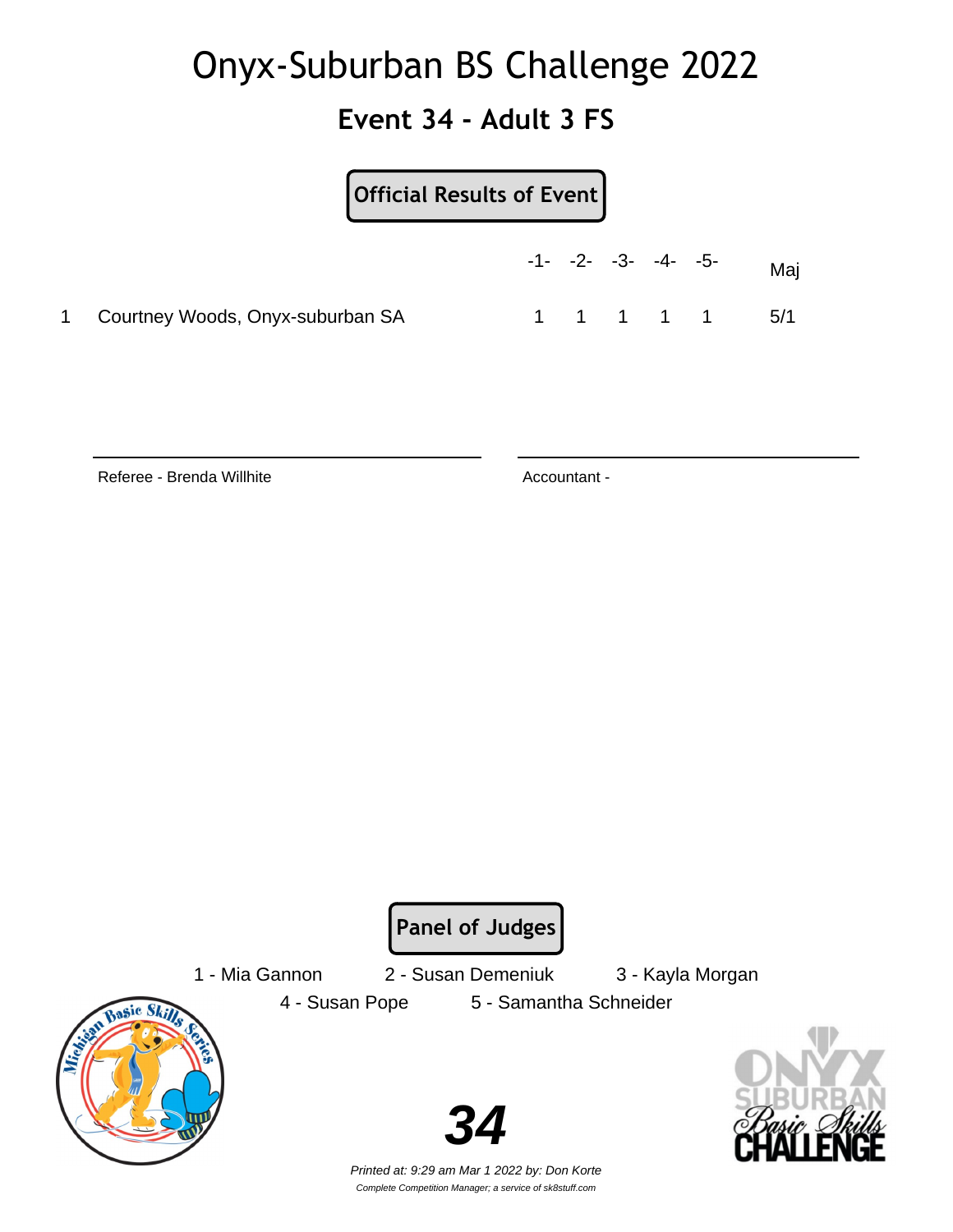### **Event 35 - Adult 4 FS**

#### **Official Results of Event**

|                                 | $-1$ - $-2$ - $-3$ - $-4$ - $-5$ - |           |  | Maj |
|---------------------------------|------------------------------------|-----------|--|-----|
| 1 Cheryl Szof, Onyx-suburban SA |                                    | 1 1 1 1 1 |  | 5/1 |

Referee - Brenda Willhite **Accountant - Accountant -**

**Panel of Judges**

1 - Mia Gannon 2 - Susan Demeniuk 3 - Kayla Morgan

4 - Susan Pope 5 - Samantha Schneider



**35**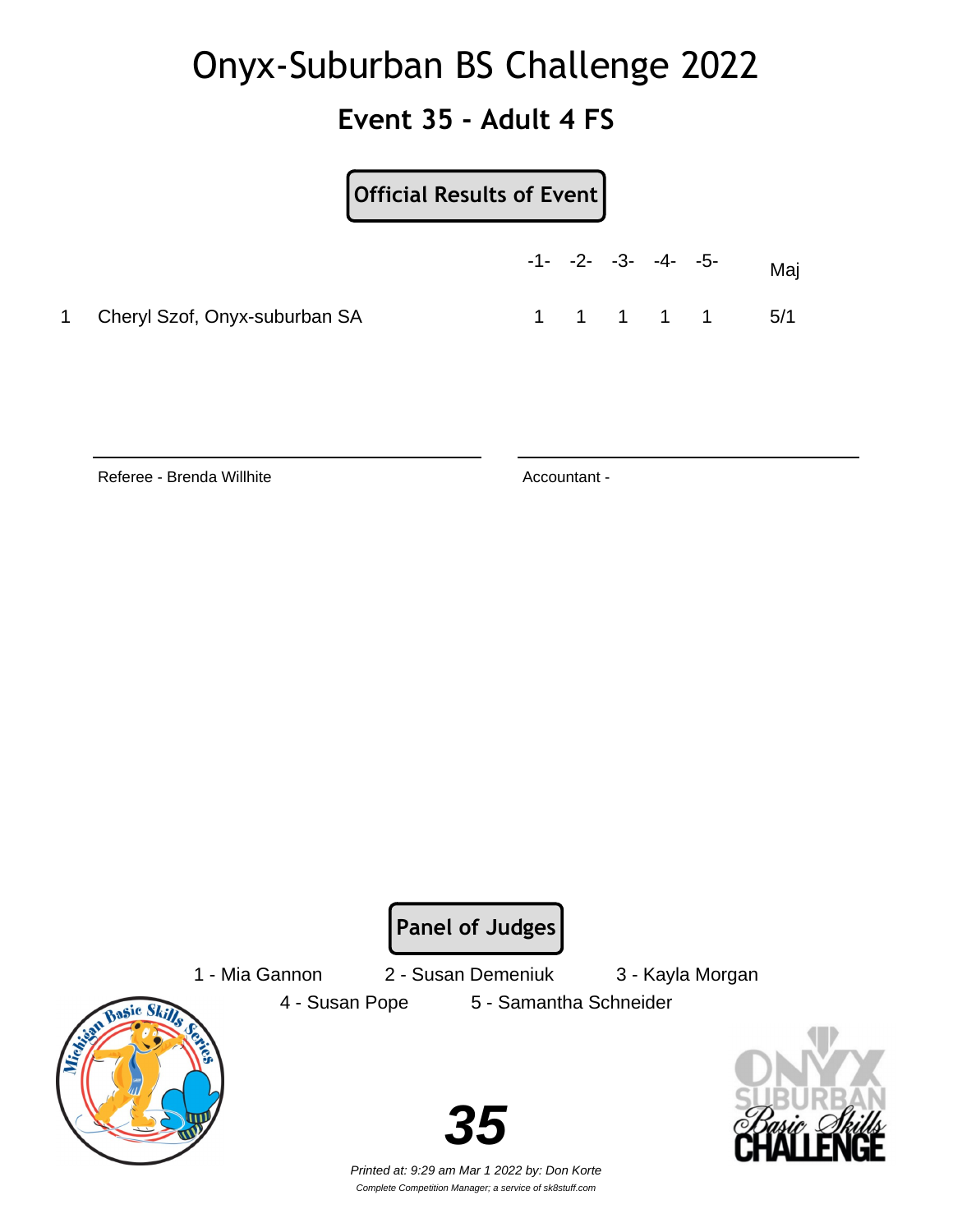### **Event 35a - Adult 6 FS**

#### **Official Results of Event**

|                             | $-1$ - $-2$ - $-3$ - $-4$ - $-5$ - |           |  | Maj |
|-----------------------------|------------------------------------|-----------|--|-----|
| 1 Emily Rickard, Crystal SA |                                    | 1 1 1 1 1 |  | 5/1 |

Referee - Brenda Willhite **Accountant - Accountant -**

**Panel of Judges**

1 - Mia Gannon 2 - Susan Demeniuk 3 - Kayla Morgan

4 - Susan Pope 5 - Samantha Schneider



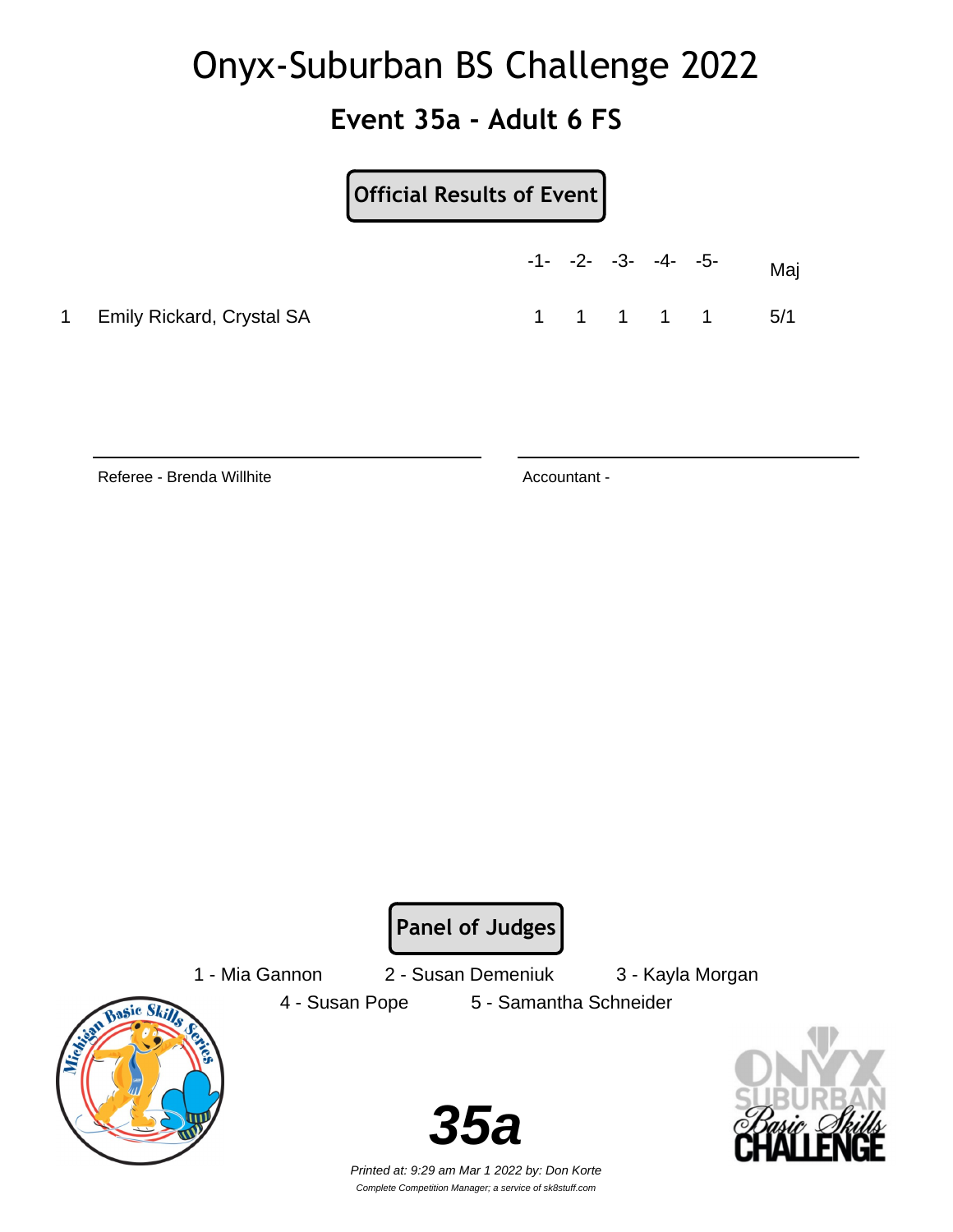### **Event 37 - Adult PreBrz FS**

#### **Official Results of Event**

|                |                                        |  | $-1 - -2 - -3 - -4 - -5$ |           | Maj           |
|----------------|----------------------------------------|--|--------------------------|-----------|---------------|
| 1              | Amanda Thorne, Suburban Ice Macomb     |  |                          | 1 1 1 1 1 | 5/1           |
|                | 2 Jessica Smartt, Onyx-suburban SA     |  |                          |           | 2 2 2 2 2 5/2 |
| 3 <sup>7</sup> | Carrie York, Individual Member of Usfs |  | $3 \t3 \t3 \t3 \t3$      |           | 5/3           |

Referee - Brenda Willhite **Accountant - Accountant -**

**Panel of Judges**

1 - Heidi Gannon 2 - Susan Demeniuk 3 - Montana Green



4 - Kayla Morgan 5 - Ally Taylor

Printed at: 9:29 am Mar 1 2022 by: Don Korte Complete Competition Manager; a service of sk8stuff.com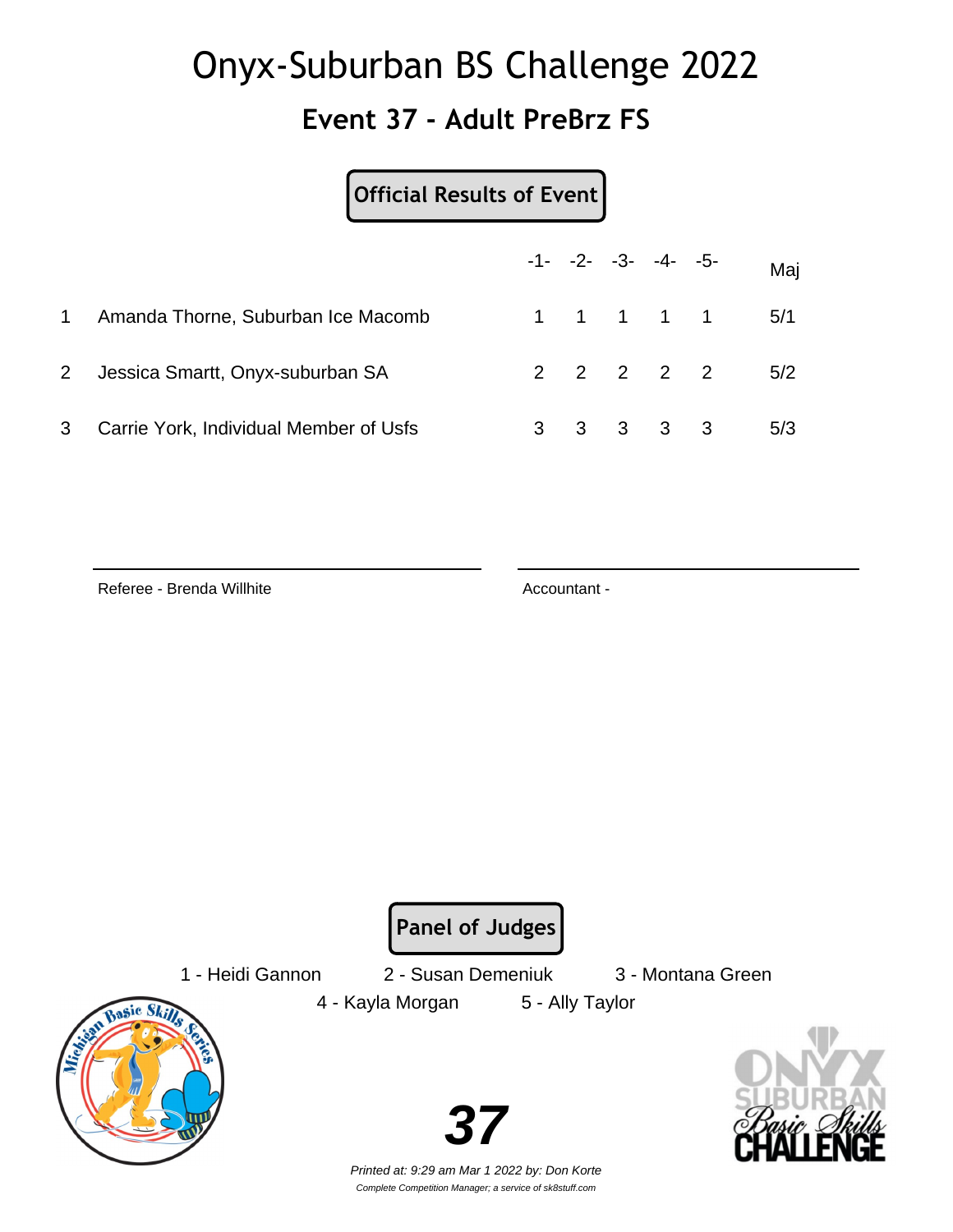### **Event 38 - Adult Bronze FS**

#### **Official Results of Event**

|                              | $-1$ - $-2$ - $-3$ - $-4$ - $-5$ - |  |           | Maj |
|------------------------------|------------------------------------|--|-----------|-----|
| 1 Heather Kettle, Crystal SA |                                    |  | 1 1 1 1 1 | 5/1 |

Referee - Brenda Willhite **Accountant - Accountant -**

**Panel of Judges**

1 - Heidi Gannon 2 - Montana Green 3 - Kayla Morgan

**Aasic Sk** 

4 - Lynne Robertson 5 - Ally Taylor



Printed at: 9:29 am Mar 1 2022 by: Don Korte Complete Competition Manager; a service of sk8stuff.com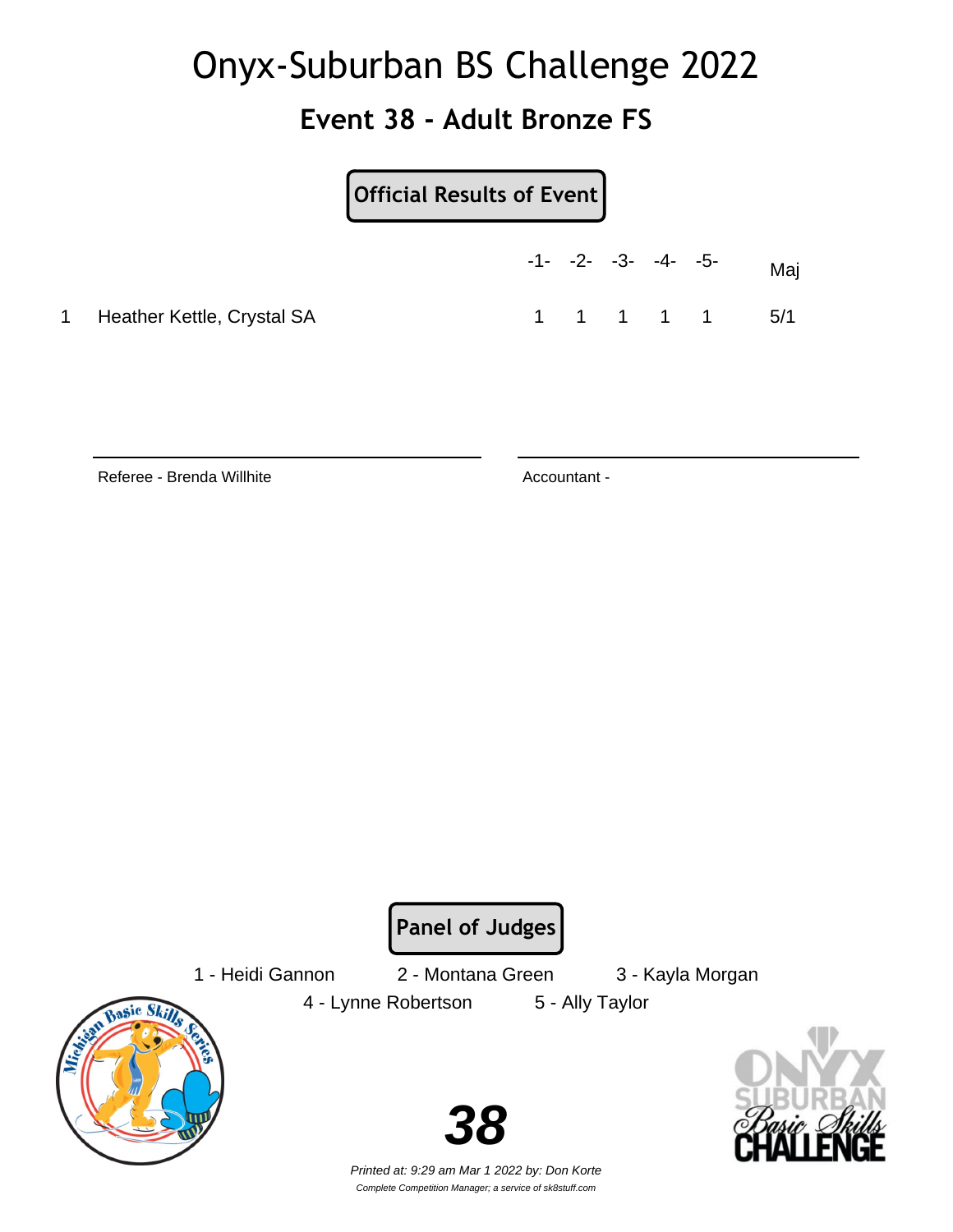# Onyx-Suburban BS Challenge 2022 **Event 40 - Snowplow Sam Synchro Grp A**

**Official Results of Event**

|              |                                                            |  | $-1 - -2 - -3 - -4 - -5$ | Maj |
|--------------|------------------------------------------------------------|--|--------------------------|-----|
|              | Snowplow Sam Synchro Hockettes, Ann Arbor FSC 1 1 1 1 1    |  |                          | 5/1 |
| $\mathbf{2}$ | Snowplow Sam Synchro Onyx Infinity Rochester, O 2 3 2 2 3  |  |                          | 3/2 |
| 3            | Snowplow Sam Synchro Arctic Edge Unity, Arctic F 3 2 3 3 2 |  |                          | 5/3 |

Referee - Heidi Gannon Accountant -

**Panel of Judges**

1 - Susan Demeniuk 2 - Montana Green 3 - Susan Pope

4 - Lynne Robertson 5 - Samantha Schneider



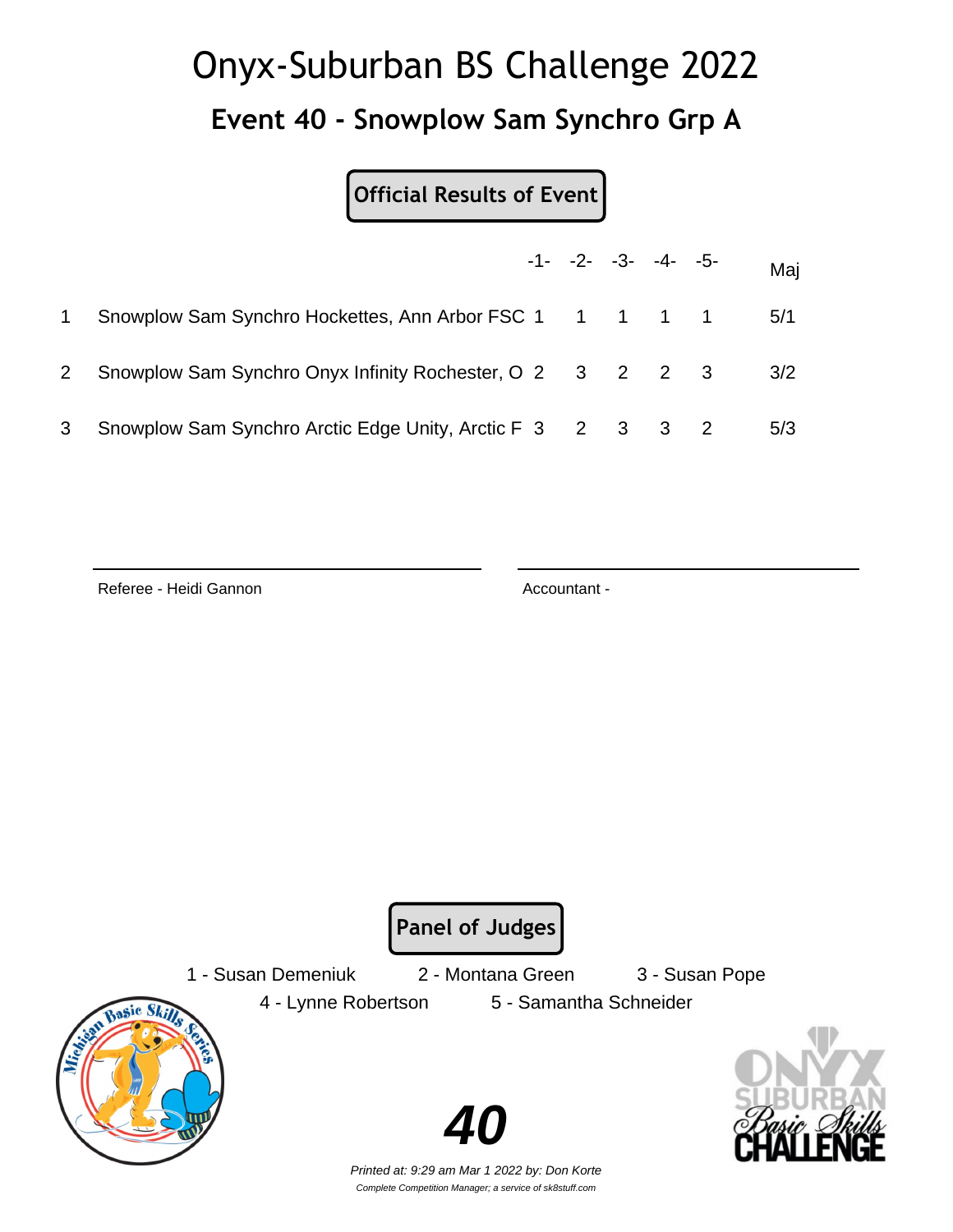# Onyx-Suburban BS Challenge 2022 **Event 41 - Snowplow Sam Synchro Grp B**

**Official Results of Event**

|                |                                                             |  | $-1 - 2 - 3 - 4 - 5$ | Maj |
|----------------|-------------------------------------------------------------|--|----------------------|-----|
|                | Aspire Snowplow Sam Findlay Silver Streaks, Findl 2 1 1 2 1 |  |                      | 3/1 |
| $\mathbf{2}^-$ | Snowplow Sam Synchro Onyx Infinity Lakeland, On 1 2 2 1 2   |  |                      | 5/2 |
| 3              | Snowplow Sam Synchro Onyx Infinity S C Shores, 3 3 3 3 3 3  |  |                      | 5/3 |

Referee - Heidi Gannon Accountant -

**Panel of Judges**

4 - Lynne Robertson 5 - Samantha Schneider

1 - Susan Demeniuk 2 - Montana Green 3 - Susan Pope

Basic Ski

**41**

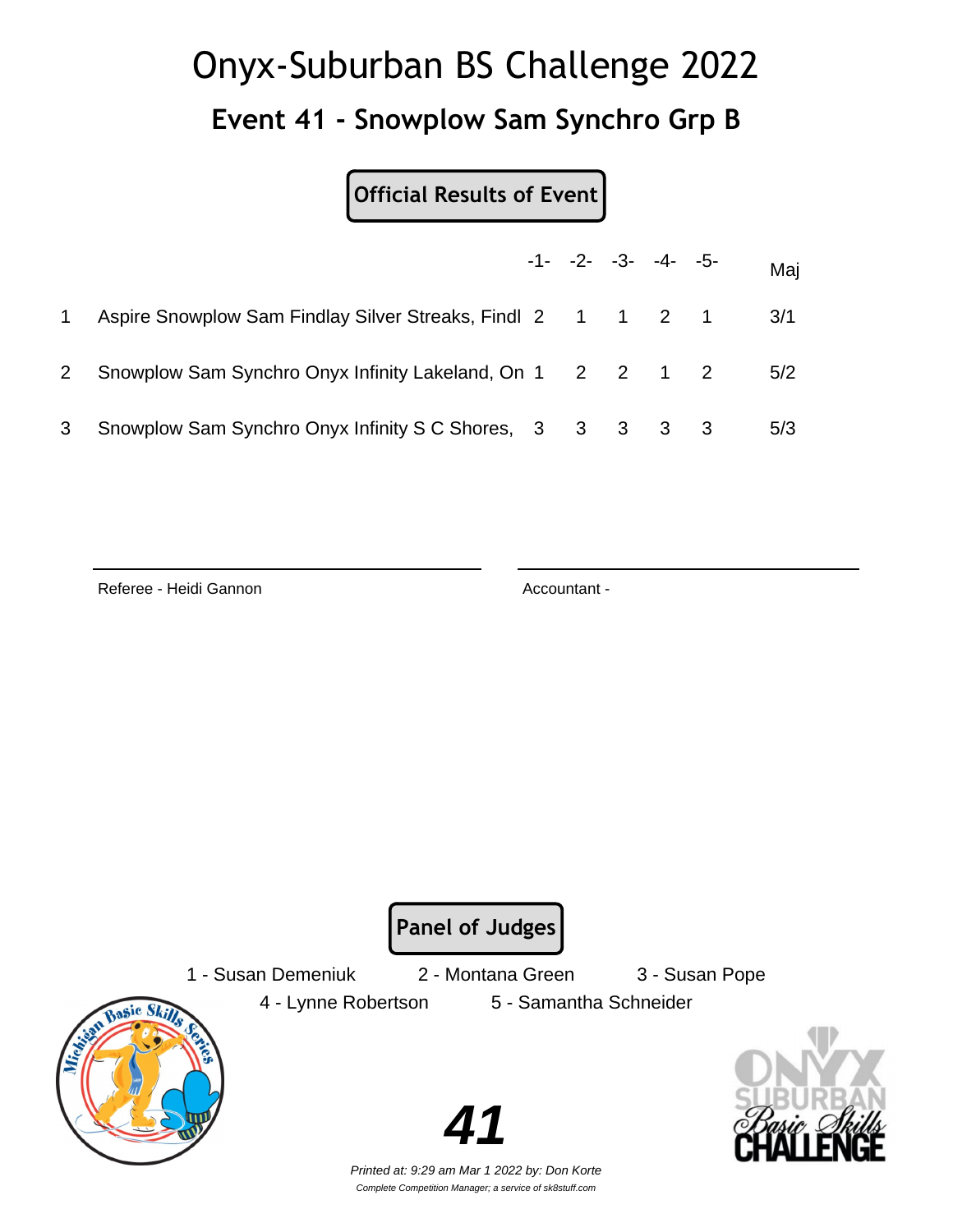### **Event 42 - Aspire Syn Beginner**

### **Official Results of Event**

|                |                                                                 |  | $-1 - -2 - -3 - -4 - -5$ | Mai |
|----------------|-----------------------------------------------------------------|--|--------------------------|-----|
|                | Aspire Beginner Synchro Arctic Edge Unity Sync, A 2 1 1 2 1 3/1 |  |                          |     |
| $\overline{2}$ | Aspire Beginner Synchro Onyx Infinity Synchro, On 1 2 2 1 2     |  |                          | 5/2 |

Referee - Heidi Gannon Accountant -

**Panel of Judges**

1 - Mia Gannon 2 - Kayla Morgan 3 - Lynne Robertson

4 - Samantha Wakefield 5 - Brenda Willhite



**42**